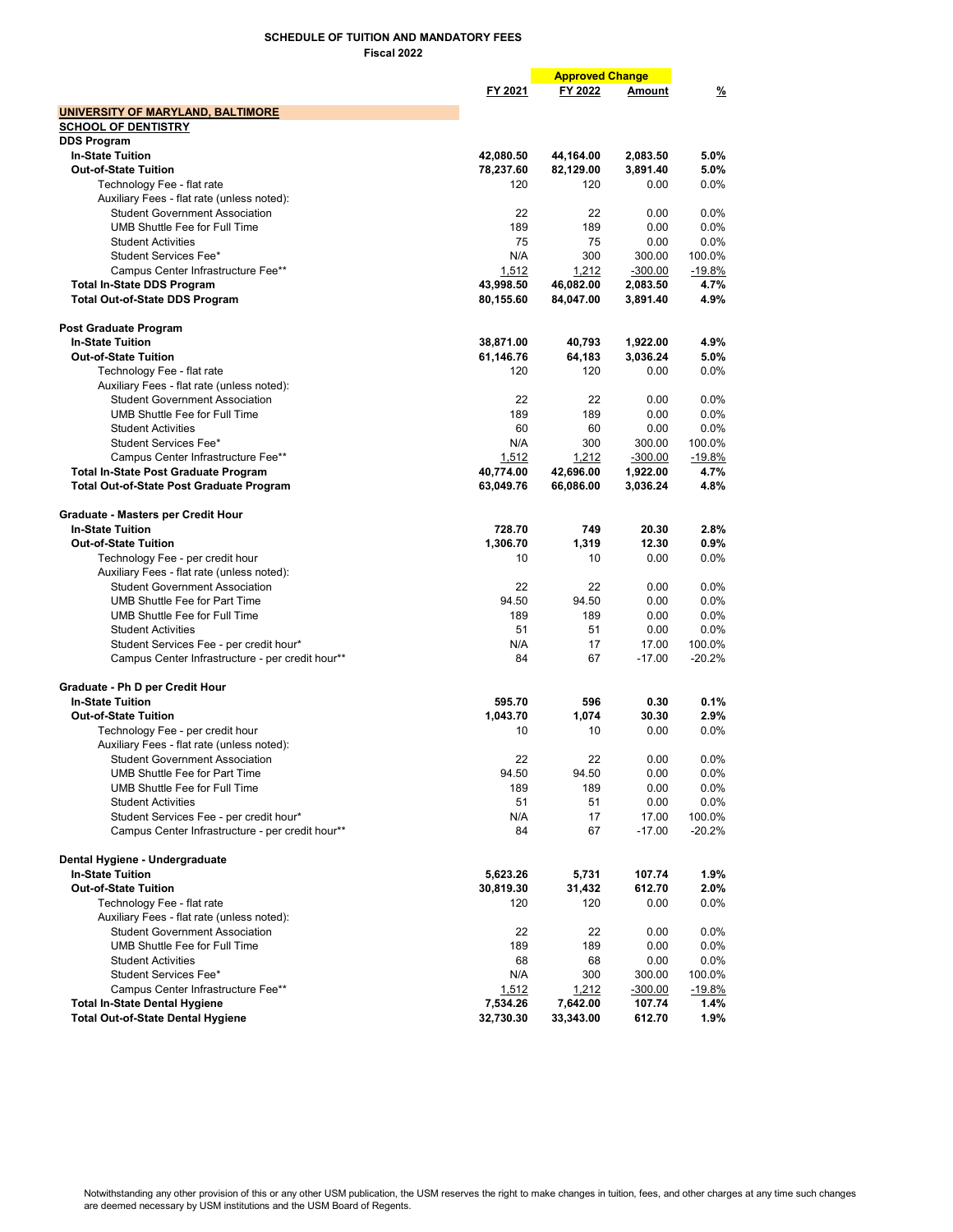|                                                                   |               | <b>Approved Change</b> |               |               |
|-------------------------------------------------------------------|---------------|------------------------|---------------|---------------|
|                                                                   | FY 2021       | FY 2022                | <b>Amount</b> | $\frac{9}{6}$ |
| Dental Hygiene - Undergraduate per Credit Hour                    |               |                        |               |               |
| <b>In-State Tuition</b>                                           | 393.72        | 401.00                 | 7.28          | 1.8%          |
| <b>Out-of-State Tuition</b>                                       | 979.97        | 999.00                 | 19.03         | 1.9%          |
| Technology Fee - per credit hour                                  | 10            | 10                     | 0.00          | 0.0%          |
| Auxiliary Fees - flat rate (unless noted):                        |               |                        |               |               |
| <b>Student Government Association</b>                             | 22            | 22                     | 0.00          | 0.0%          |
| <b>UMB Shuttle Fee for Part Time</b>                              | 94.50         | 94.50                  | 0.00          | 0.0%          |
| UMB Shuttle Fee for Full Time                                     | 189           | 189                    | 0.00          | 0.0%          |
| <b>Student Activities</b>                                         | 46            | 46                     | 0.00          | 0.0%          |
| Student Services Fee - per credit hour*                           | N/A           | 17                     | 17.00         | 100.0%        |
|                                                                   | 84            | 67                     | $-17.00$      | $-20.2%$      |
| Campus Center Infrastructure - per credit hour**                  |               |                        |               |               |
| <b>School of Dentistry Shady Grove Programs</b>                   |               |                        |               |               |
| Clinical Dental Hygiene Leadership Dual Degree                    |               |                        |               |               |
| <b>In-State Tuition</b>                                           | 15,742.00     | 16,050                 | 308.00        | 2.0%          |
| <b>Out-of-State Tuition</b>                                       | 22,038.80     | 22,472                 | 433.20        | 2.0%          |
| Technology Fee - per credit hour                                  | 120           | 120                    | 0.00          | 0.0%          |
| Auxiliary Fees - flat rate (unless noted):                        |               |                        |               |               |
| <b>Student Government Association</b>                             | 22            | 22                     | 0.00          | $0.0\%$       |
| <b>USG Auxiliary fee</b>                                          | 696           | 696                    | 0.00          | 0.0%          |
| <b>USG Facilities fee</b>                                         | 42            | 42                     | 0.00          | 0.0%          |
| <b>Student Activities</b>                                         | 68            | 68                     | 0.00          | $0.0\%$       |
| Student Services fee***                                           | 300           | 300                    |               | 0.0%          |
|                                                                   |               |                        | 0.00          |               |
| <b>SCHOOL OF LAW</b>                                              |               |                        |               |               |
| JD Full Time Program                                              |               |                        |               |               |
| In-State Tuition (base tuition 12 credits or more)                | 32,808        |                        | 820.00        | 2.5%          |
|                                                                   |               | 33,628                 | 1,211.00      | 2.5%          |
| Out-of-State Tuition (base tuition 12 credits or more)            | 48,426<br>120 | 49,637<br>120          | 0.00          | $0.0\%$       |
| Technology Fee - flat rate                                        |               |                        |               |               |
| Auxiliary Fees - flat rate (unless noted):                        |               |                        |               |               |
| <b>Student Government Association</b>                             | 22            | 22                     | 0.00          | $0.0\%$       |
| UMB Shuttle Fee for Full Time                                     | 189           | 189                    | 0.00          | 0.0%          |
| <b>Student Activities</b>                                         | 65            | 65                     | 0.00          | 0.0%          |
| Student Services Fee*                                             | N/A           | 300                    | 300.00        | 100.0%        |
| Campus Center Infrastructure Fee**                                | 1,512         | 1,212                  | $-300.00$     | $-19.8%$      |
| Total In-State JD Full Time - 12 credits or more                  | 34,716        | 35,536                 | 820.00        | 2.4%          |
| Total Out-of-State JD Full Time - 12 credits or more              | 50,334        | 51,545                 | 1,211.00      | 2.4%          |
| <b>JD Part Time Program Flat Rate</b>                             |               |                        |               |               |
| In-State Tuition (base tuition 20 credits, Year 1 and 2 Only)     | 21,537.50     | 22,076.00              | 538.50        | 2.5%          |
| Out-of-State Tuition (base tuition 20 credits, Year 1 and 2 Only) | 31,704.50     | 32,497.00              | 792.50        | 2.5%          |
| Technology Fee - flat rate                                        | 120           | 120                    | 0.00          | 0.0%          |
| Auxiliary Fees - flat rate (unless noted):                        |               |                        |               |               |
| <b>Student Government Association</b>                             | 22            | 22                     | 0.00          | $0.0\%$       |
| UMB Shuttle Fee for Full Time                                     | 189           | 189                    | 0.00          | 0.0%          |
| <b>Student Activities</b>                                         | 49            | 49                     | 0.00          | 0.0%          |
| Student Services Fee*                                             | N/A           | 300                    | 100.00        | 100.0%        |
| Campus Center Infrastructure**                                    | 1,512         | 1,212                  | $-300.00$     | -19.8%        |
| Total In-State JD Part Time 20 credits                            | 23,429.50     | 23,968.00              | 538.50        | $2.3\%$       |
| Total Out-of-State JD Part Time 20 credits                        | 33,596.50     | 34,389.00              | 792.50        | 2.4%          |
| JD Program per Credit Hour                                        |               |                        |               |               |
| In-State Tuition (per credit hour)                                | 1,241.70      | 1,273.00               | 31.30         | 2.5%          |
| Out-of-State Tuition (per credit hour)                            | 1,831.20      | 1,877.00               | 45.80         | 2.5%          |
| Technology Fee - per credit hour                                  | 10            | 10                     | 0.00          | $0.0\%$       |
| Auxiliary Fees - flat rate (unless noted):                        |               |                        |               |               |
| Student Government Association flat rate                          |               | 22                     |               |               |
|                                                                   | 22            |                        | 0.00          | $0.0\%$       |
| UMB Shuttle Fee for Part Time                                     | 94.50         | 94.50                  | 0.00          | $0.0\%$       |
| <b>Student Activities</b>                                         | 49            | 49                     | 0.00          | $0.0\%$       |
| Student Services Fee*                                             | N/A           | 17                     | 17.00         | 100.0%        |
| Campus Center Infrastructure**                                    | 84            | 67                     | $-17.00$      | $-20.2%$      |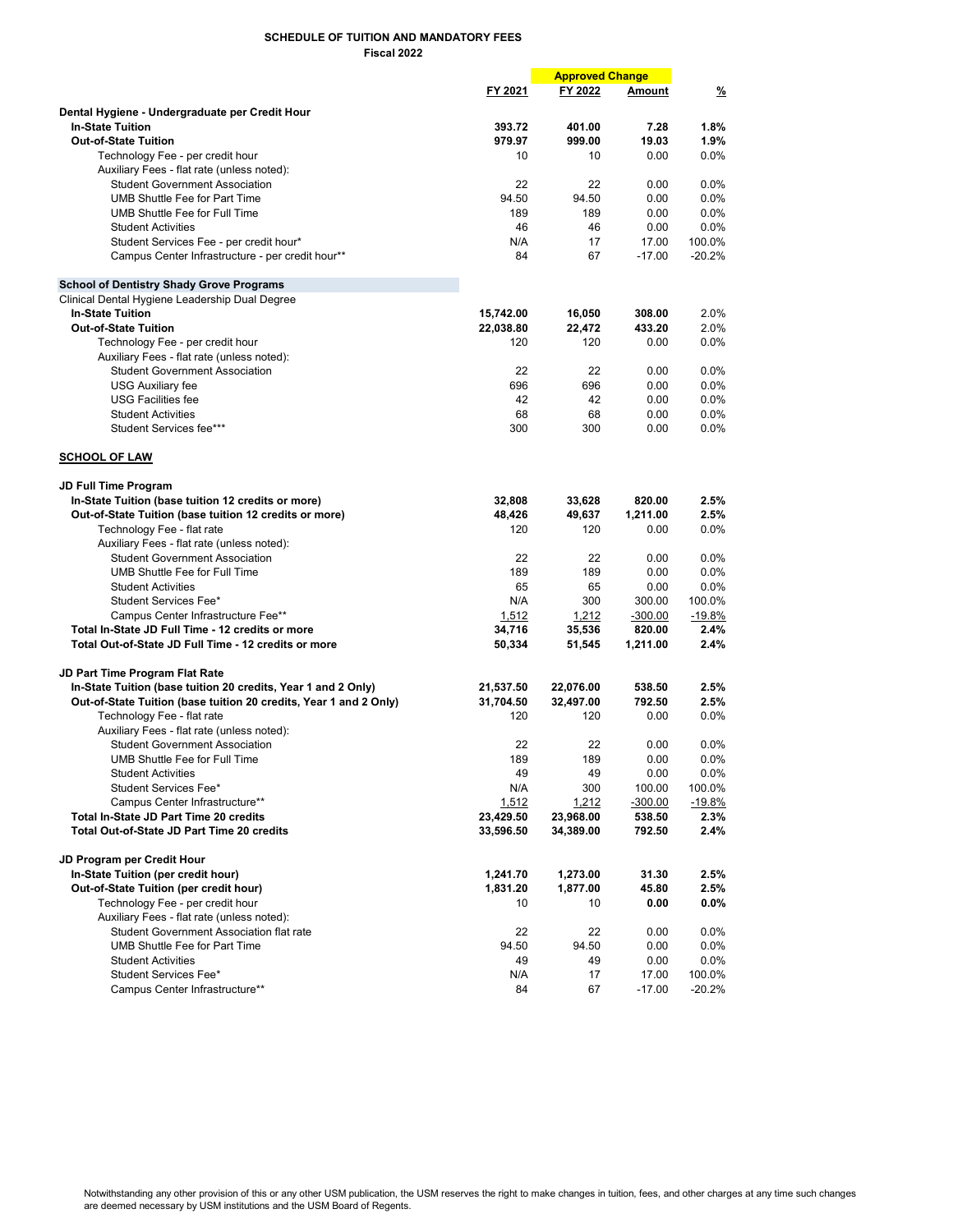|                                                                                                                      |           | <b>Approved Change</b> |           |               |
|----------------------------------------------------------------------------------------------------------------------|-----------|------------------------|-----------|---------------|
|                                                                                                                      | FY 2021   | FY 2022                | Amount    | $\frac{9}{6}$ |
|                                                                                                                      |           |                        |           |               |
| <b>LLM Full Time Program Flat Rate</b>                                                                               |           |                        |           |               |
| In-State Tuition (base tuition 12 - 14 credits (>14 NA))                                                             | 28,265.50 | 28,972                 | 706.50    | 2.5%          |
| Out-of-State Tuition (base tuition 12 - 14 credits (>14 NA))                                                         | 28,265.50 | 28,972                 | 706.50    | 2.5%          |
| Technology Fee - flat rate                                                                                           | 120       | 120                    | 0.00      | 0.0%          |
| Auxiliary Fees - flat rate (unless noted):                                                                           |           |                        |           |               |
| <b>Student Government Association</b>                                                                                | 22        | 22                     | 0.00      | 0.0%          |
| UMB Shuttle Fee for Full Time                                                                                        | 189       | 189                    | 0.00      | 0.0%          |
| <b>Student Activities</b>                                                                                            | 65        | 65                     | 0.00      | 0.0%          |
| Student Services Fee*                                                                                                | N/A       | 300                    | 300.00    | 100.0%        |
| Campus Center Infrastructure Fee**                                                                                   | 1,512     | 1,212                  | $-300.00$ | $-19.8%$      |
| Total In-State LLM Full Time - 12 credits or more                                                                    | 30,173.50 | 30,880.00              | 706.50    | 2.3%          |
| Total Out-of-State LLM Full Time - 12 credits or more                                                                | 30,173.50 | 30,880.00              | 706.50    | 2.3%          |
| <b>LLM Program per Credit Hour</b>                                                                                   |           |                        |           |               |
| In-State Tuition <12 credits                                                                                         | 1,109.20  | 1,137                  | 27.80     | 2.5%          |
| Out-of-State Tuition <12 credits                                                                                     | 1,109.20  | 1,137                  | 27.80     | 2.5%          |
| Technology Fee - per credit hour                                                                                     | 10        | 10                     | 0.00      | 0.0%          |
| Auxiliary Fees - flat rate (unless noted):                                                                           |           |                        |           |               |
| <b>Student Government Association flat rate</b>                                                                      | 22        | 22                     | 0.00      | 0.0%          |
| UMB Shuttle Fee for Part Time                                                                                        | 94.50     | 94.50                  | 0.00      | 0.0%          |
| <b>Student Activities</b>                                                                                            | 49        | 49                     | 0.00      | 0.0%          |
| Student Services Fee - per credit hour*                                                                              | N/A       | 17                     | 17.00     | 100.0%        |
| Campus Center Infrastructure- per credit hour**                                                                      | 84        | 67                     | $-17.00$  | $-20.2%$      |
| Master of Science in Law per Credit Hour (at College Park)                                                           |           |                        |           |               |
| <b>In-State Tuition</b>                                                                                              | 865.70    | 887                    | 21.30     | 2.5%          |
| <b>Out-of-State Tuition</b>                                                                                          | 865.70    | 887                    | 21.30     | 2.5%          |
| Technology Fee - per credit hour                                                                                     | 10        | 10                     | 0.00      | 0.0%          |
| Auxiliary Fees - flat rate (unless noted):                                                                           |           |                        |           |               |
| Student Government Association flat rate                                                                             | 22        | 22                     | 0.00      | $0.0\%$       |
| Student Services Fee per credit hour***                                                                              | 25        | 17                     | $-8.00$   | $-32.0%$      |
|                                                                                                                      |           |                        |           |               |
| ONLINE - Master of Science in Law (Cybersecurity) per Credit Hour                                                    |           |                        |           |               |
| <b>In-State Tuition</b>                                                                                              | 865.70    | 887                    | 21.30     | 2.5%          |
| <b>Out-of-State Tuition</b>                                                                                          | 865.70    | 887                    | 21.30     | 2.5%          |
| Technology Fee - per credit hour                                                                                     | 10        | 10                     | 0.00      | 0.0%          |
| Auxiliary Fees - flat rate (unless noted):                                                                           |           |                        |           |               |
| <b>Student Government Association</b>                                                                                | 22        | 22                     | 0.00      | 0.0%          |
| Student Services Fee per credit hour***                                                                              | 25        | 17                     | $-8.00$   | $-32.0%$      |
|                                                                                                                      |           |                        |           |               |
| <b>ONLINE - Master of Science in Law (Homeland Sec &amp; Crisis Mgmt) Per Credit Hour</b><br><b>In-State Tuition</b> | 865.70    | 887                    | 21.30     | 2.5%          |
| <b>Out-of-State Tuition</b>                                                                                          | 865.70    | 887                    | 21.30     | 2.5%          |
| Technology Fee - per credit hour                                                                                     | 10        | 10                     | 0.00      | 0.0%          |
| Auxiliary Fees - flat rate (unless noted):                                                                           |           |                        |           |               |
| <b>Student Government Association</b>                                                                                | 22        | 22                     | 0.00      | 0.0%          |
| Student Services Fee per credit hour***                                                                              | 25        | 17                     | $-8.00$   | $-32.0%$      |
|                                                                                                                      |           |                        |           |               |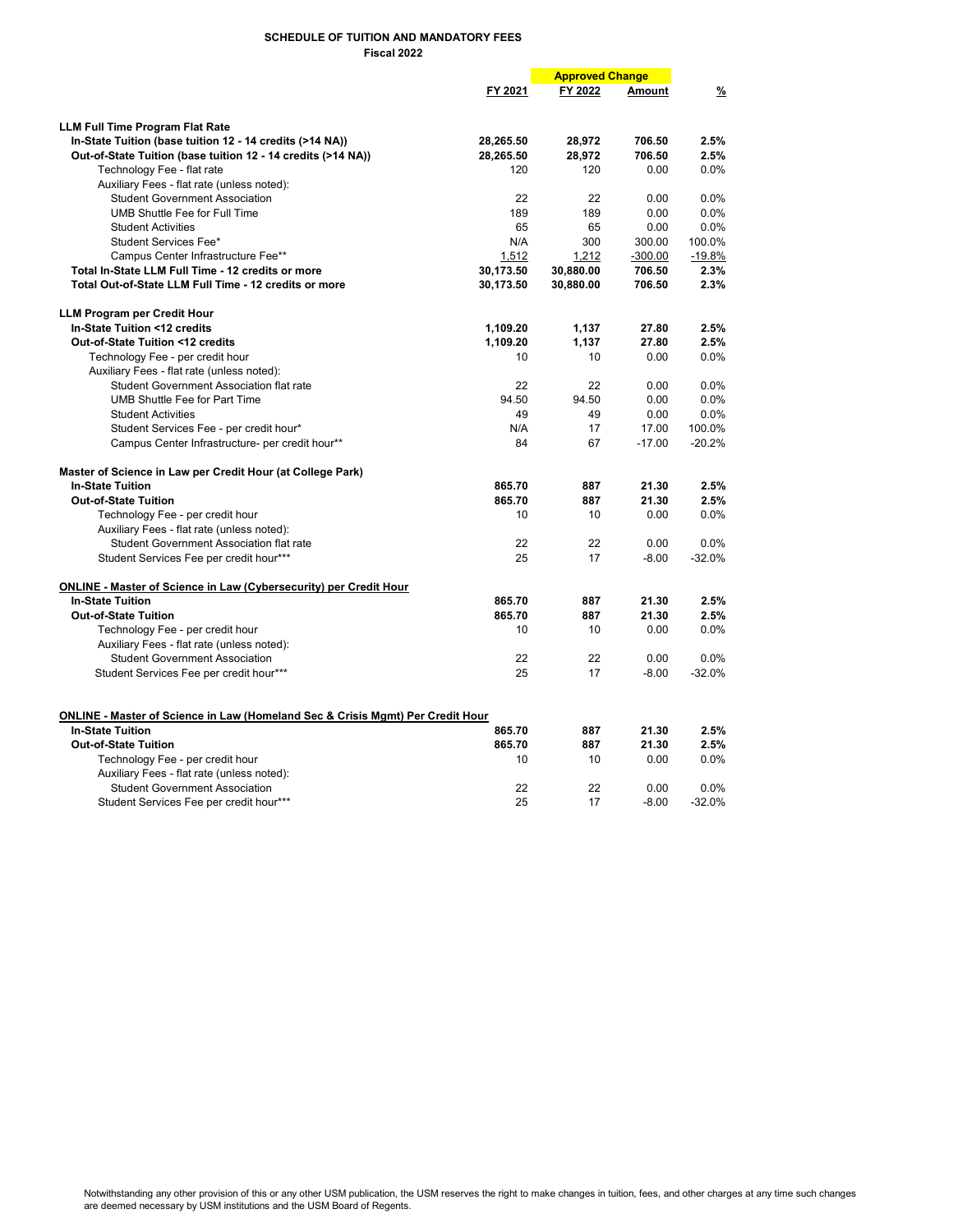|                                                                          |           | <b>Approved Change</b> |           |              |
|--------------------------------------------------------------------------|-----------|------------------------|-----------|--------------|
|                                                                          | FY 2021   | FY 2022                | Amount    | %            |
| <b>SCHOOL OF MEDICINE</b>                                                |           |                        |           |              |
|                                                                          |           |                        |           |              |
| <b>MD Program</b>                                                        |           |                        |           |              |
| <b>In-State Tuition</b>                                                  | 37,809.50 | 37,817                 | 7.50      | $0.0\%$      |
| <b>Out-of-State Tuition</b>                                              | 66,904.50 | 66,912                 | 7.50      | 0.0%<br>0.0% |
| Technology Fee - flat rate<br>Auxiliary Fees - flat rate (unless noted): | 120       | 120                    | 0.00      |              |
| <b>Student Government Association</b>                                    | 22        | 22                     | 0.00      | 0.0%         |
| UMB Shuttle Fee for Full Time                                            | 189       | 189                    | 0.00      | 0.0%         |
| <b>Student Activities</b>                                                | 83        | 83                     | 0.00      | 0.0%         |
| Student Services Fee*                                                    | N/A       | 300                    | 300.00    | 100.0%       |
| Campus Center Infrastructure Fee**                                       | 1,512     | 1,212                  | $-300.00$ | $-19.8%$     |
|                                                                          | 39,735.50 | 39,743.00              | 7.50      | 0.0%         |
| <b>Total In-State MD Program</b>                                         |           |                        | 7.50      | 0.0%         |
| <b>Total Out-of-State MD Program</b>                                     | 68,830.50 | 68,838.00              |           |              |
| Medicine Graduate - Masters per Credit Hour                              |           |                        |           |              |
| <b>In-State Tuition</b>                                                  | 728.70    | 749                    | 20.30     | 2.8%         |
| <b>Out-of-State Tuition</b>                                              | 1,306.70  | 1,319                  | 12.30     | 0.9%         |
| Technology Fee - per credit hour                                         | 10        | 10                     | 0.00      | 0.0%         |
| Auxiliary Fees - flat rate (unless noted):                               |           |                        |           |              |
| <b>Student Government Association</b>                                    | 22        | 22                     | 0.00      | 0.0%         |
| UMB Shuttle Fee for Part Time                                            | 94.50     | 94.50                  | 0.00      | 0.0%         |
| UMB Shuttle Fee for Full Time                                            | 189       | 189                    | 0.00      | 0.0%         |
| Student Activities flat rate                                             | 51        | 51                     | 0.00      | 0.0%         |
| Student Services Fee - per credit hour*                                  | N/A       | 17                     | 17.00     | 100.0%       |
| Campus Center Infrastructure - per credit hour**                         | 84        | 67                     | $-17.00$  | $-20.2%$     |
| Medicine Graduate - Ph D per Credit Hour                                 |           |                        |           |              |
| <b>In-State Tuition</b>                                                  | 595.70    | 596                    | 0.30      | 0.1%         |
| <b>Out-of-State Tuition</b>                                              | 1,043.70  | 1,074                  | 30.30     | 2.9%         |
| Technology Fee - per credit hour                                         | 10        | 10                     | 0.00      | 0.0%         |
| Auxiliary Fees - flat rate (unless noted):                               |           |                        |           |              |
| <b>Student Government Association</b>                                    | 22        | 22                     | 0.00      | 0.0%         |
| <b>UMB Shuttle Fee for Part Time</b>                                     | 94.50     | 94.50                  | 0.00      | 0.0%         |
| UMB Shuttle Fee for Full Time                                            | 189       | 189                    | 0.00      | 0.0%         |
| <b>Student Activities</b>                                                | 51        | 51                     | 0.00      | 0.0%         |
| Student Services Fee - per credit hour*                                  | N/A       | 17                     | 17.00     | 100.0%       |
| Campus Center Infrastructure - per credit hour**                         | 84        | 67                     | $-17.00$  | $-20.2%$     |
| <b>Masters in Genetic Counseling</b>                                     |           |                        |           |              |
| <b>In-State Tuition</b>                                                  | 19,930.50 | 19,938                 | 7.50      | 0.0%         |
| <b>Out-of-State Tuition</b>                                              | 32,911.00 | 32,919                 | 8.00      | 0.0%         |
| Technology Fee - flat rate                                               | 120       | 120                    | 0.00      | 0.0%         |
| Auxiliary Fees - flat rate (unless noted):                               |           |                        |           |              |
| <b>Student Government Association</b>                                    | 22        | 22                     | 0.00      | 0.0%         |
| <b>UMB Shuttle Fee for Full Time</b>                                     | 189       | 189                    | 0.00      | 0.0%         |
| <b>Student Activities</b>                                                | 75        | 75                     | 0.00      | 0.0%         |
| Student Services Fee*                                                    | N/A       | 300                    | 300.00    | 100.0%       |
| Campus Center Infrastructure Fee**                                       | 1,512     | 1,212                  | $-300.00$ | $-19.8%$     |
| <b>Total In-State Genetic Counseling</b>                                 | 21,848.50 | 21,856.00              | 7.50      | $0.0\%$      |
| <b>Total Out-of-State Genetic Counseling</b>                             | 34,829.00 | 34,837.00              | 8.00      | 0.0%         |
|                                                                          |           |                        |           |              |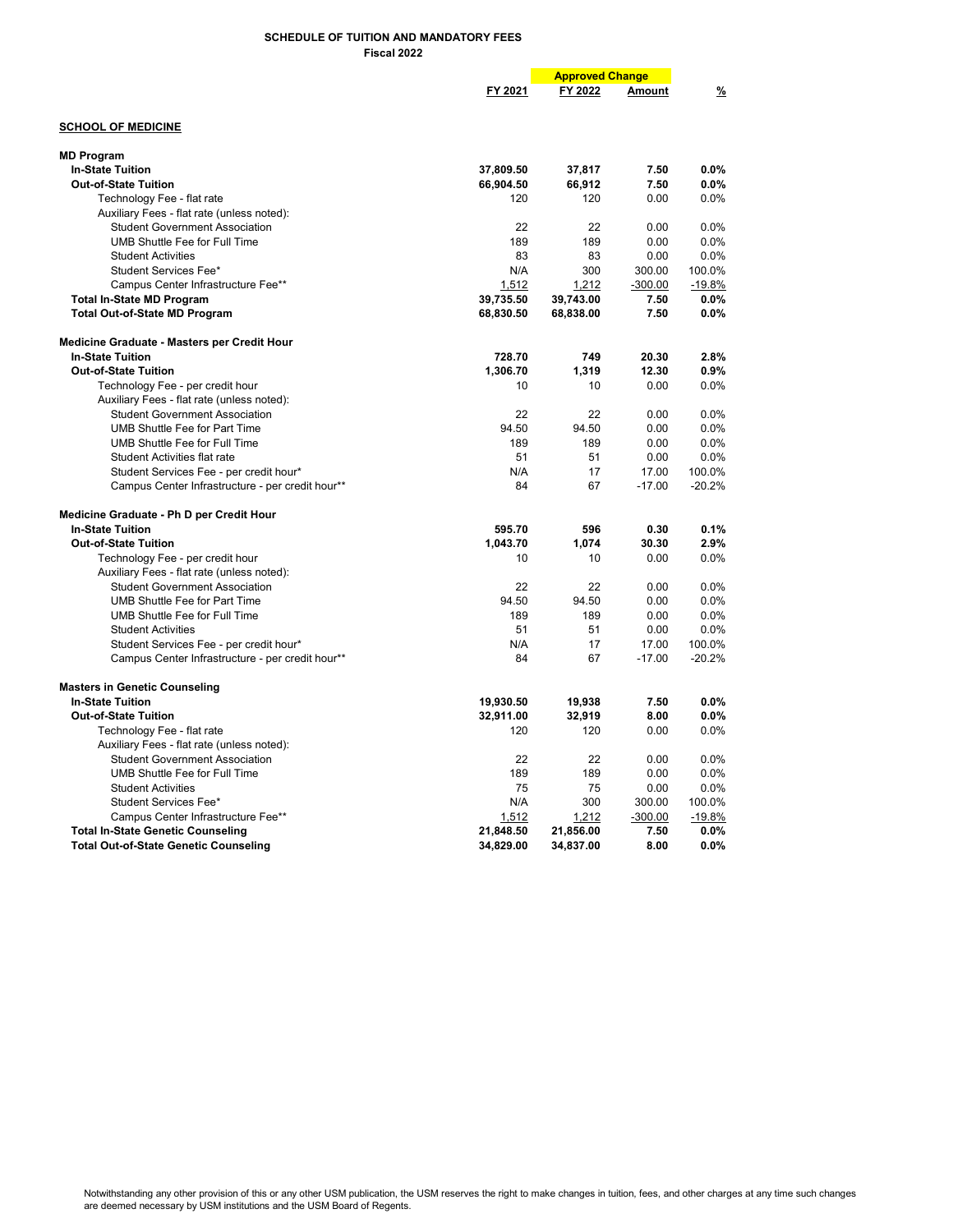|                                                                        |              | <b>Approved Change</b> |               |                    |
|------------------------------------------------------------------------|--------------|------------------------|---------------|--------------------|
|                                                                        | FY 2021      | FY 2022                | Amount        | $\frac{9}{6}$      |
|                                                                        |              |                        |               |                    |
| Masters in Public Health per Credit Hour                               |              |                        |               |                    |
| <b>In-State Tuition</b>                                                | 853.70       | 854                    | 0.30          | $0.0\%$            |
| <b>Out-of-State Tuition</b>                                            | 1,507.70     | 1,508                  | 0.30          | 0.0%               |
| Technology Fee - per credit hour                                       | 10           | 10                     | 0.00          | 0.0%               |
| Auxiliary Fees - flat rate (unless noted):                             |              |                        |               |                    |
| <b>Student Government Association</b><br>UMB Shuttle Fee for Part Time | 22           | 22                     | 0.00          | $0.0\%$            |
| UMB Shuttle Fee for Full Time                                          | 94.50<br>189 | 94.50<br>189           | 0.00          | $0.0\%$<br>$0.0\%$ |
|                                                                        | 47           | 47                     | 0.00          | 0.0%               |
| <b>Student Activities</b><br>Student Services Fee - per credit hour*   | N/A          | 17                     | 0.00<br>17.00 | 100.0%             |
| Campus Center Infrastructure - per credit hour**                       | 84           | 67                     | $-17.00$      | $-19.8%$           |
|                                                                        |              |                        |               |                    |
| Medical & Research Technology - Undergraduate                          |              |                        |               |                    |
| <b>In-State Tuition</b>                                                | 8,192        | 8,197                  | 5.00          | 0.1%               |
| <b>Out-of-State Tuition</b>                                            | 24,876       | 24,881                 | 5.00          | $0.0\%$            |
| Technology Fee - flat rate                                             | 120          | 120                    | 0.00          | 0.0%               |
| Auxiliary Fees - flat rate (unless noted):                             |              |                        |               |                    |
| <b>Student Government Association</b>                                  | 22           | 22                     | 0.00          | 0.0%               |
| UMB Shuttle Fee for Full Time                                          | 189          | 189                    | 0.00          | $0.0\%$            |
| <b>Student Activities</b>                                              | 51           | 51                     | 0.00          | $0.0\%$            |
| Student Services Fee*                                                  | N/A          | 300                    | 300.00        | 100.0%             |
| Campus Center Infrastructure Fee**                                     | 1.512        | 1,212                  | $-300.00$     | $-19.8%$           |
| Total In-State Med. & Research Technology                              | 10,086       | 10,091                 | 5.00          | 0.0%               |
| Total Out-of-State Med. & Research Tech.                               | 26,770       | 26,775                 | 5.00          | $0.0\%$            |
| Medical & Research Technology - Post-Baccalaureate Certificate         |              |                        |               |                    |
| <b>In-State Tuition</b>                                                | 14,759       | 14,767                 | 8.00          | 0.1%               |
| <b>Out-of-State Tuition</b>                                            | 28,657       | 28,665                 | 8.00          | $0.0\%$            |
| Technology Fee - flat rate                                             | 120          | 120                    | 0.00          | 0.0%               |
| Auxiliary Fees - flat rate (unless noted):                             |              |                        |               |                    |
| <b>Student Government Association</b>                                  | 22           | 22                     | 0.00          | $0.0\%$            |
| UMB Shuttle Fee for Full Time                                          | 189          | 189                    | 0.00          | $0.0\%$            |
| <b>Student Activities</b>                                              | 51           | 51                     | 0.00          | $0.0\%$            |
| Student Services Fee*                                                  | N/A          | 300                    | 300.00        | 100.0%             |
| Campus Center Infrastructure Fee**                                     | 1,512        | 1,212                  | $-300.00$     | $-19.8%$           |
| <b>Total In-State Medical &amp; Research Tech Certificate</b>          | 16,653       | 16,661                 | 8.00          | $0.0\%$            |
| <b>Total Out-of-State Medical &amp; Research Tech Certificate</b>      | 30,551       | 30,559                 | 8.00          | $0.0\%$            |
|                                                                        |              |                        |               |                    |
| Medical Research Technology - Undergraduate per Credit Hour            |              |                        |               |                    |
| <b>In-State Tuition</b>                                                | 392.70       | 393                    | 0.30          | 0.1%               |
| <b>Out-of-State Tuition</b>                                            | 898.70       | 899                    | 0.30          | $0.0\%$            |
| Technology Fee - per credit hour                                       | 10           | 10                     | 0.00          | $0.0\%$            |
| Auxiliary Fees - flat rate (unless noted):                             |              |                        |               |                    |
| <b>Student Government Association</b>                                  | 22           | 22                     | 0.00          | $0.0\%$            |
| UMB Shuttle Fee for Part Time                                          | 94.50        | 94.50                  | 0.00          | 0.0%               |
| UMB Shuttle Fee for Full Time                                          | 189          | 189                    | 0.00          | $0.0\%$            |
| <b>Student Activities Fee</b>                                          | 51           | 51                     | 0.00          | $0.0\%$            |
| Student Services Fee - per credit hour*                                | N/A          | 17                     | 17.00         | 100.0%             |
| Campus Center Infrastructure - per credit hour**                       | 84           | 67                     | 17.00         | 20.2%              |
| Medical & Research Technology - Graduate per Credit Hour               |              |                        |               |                    |
| <b>In-State Tuition</b>                                                | 760.20       | 760                    | -0.20         | $0.0\%$            |
| <b>Out-of-State Tuition</b>                                            | 1,290.70     | 1,291                  | 0.30          | $0.0\%$            |
| Technology Fee - per credit hour                                       | 10           | 10                     | 0.00          | $0.0\%$            |
| Auxiliary Fees - flat rate (unless noted):                             |              |                        |               |                    |
| <b>Student Government Association</b>                                  | 22           | 22                     | 0.00          | $0.0\%$            |
| UMB Shuttle Fee for Part Time                                          | 94.50        | 94.50                  | 0.00          | $0.0\%$            |
| UMB Shuttle Fee for Full Time                                          | 189          | 189                    | 0.00          | $0.0\%$            |
| <b>Student Activities Fee</b>                                          | 51           | 51                     | 0.00          | $0.0\%$            |
| Student Services Fee - per credit hour*                                | N/A          | 17                     | 17.00         | 100.0%             |
| Campus Center Infrastructure - per credit hour**                       | 84           | 67                     | $-17.00$      | $-20.2%$           |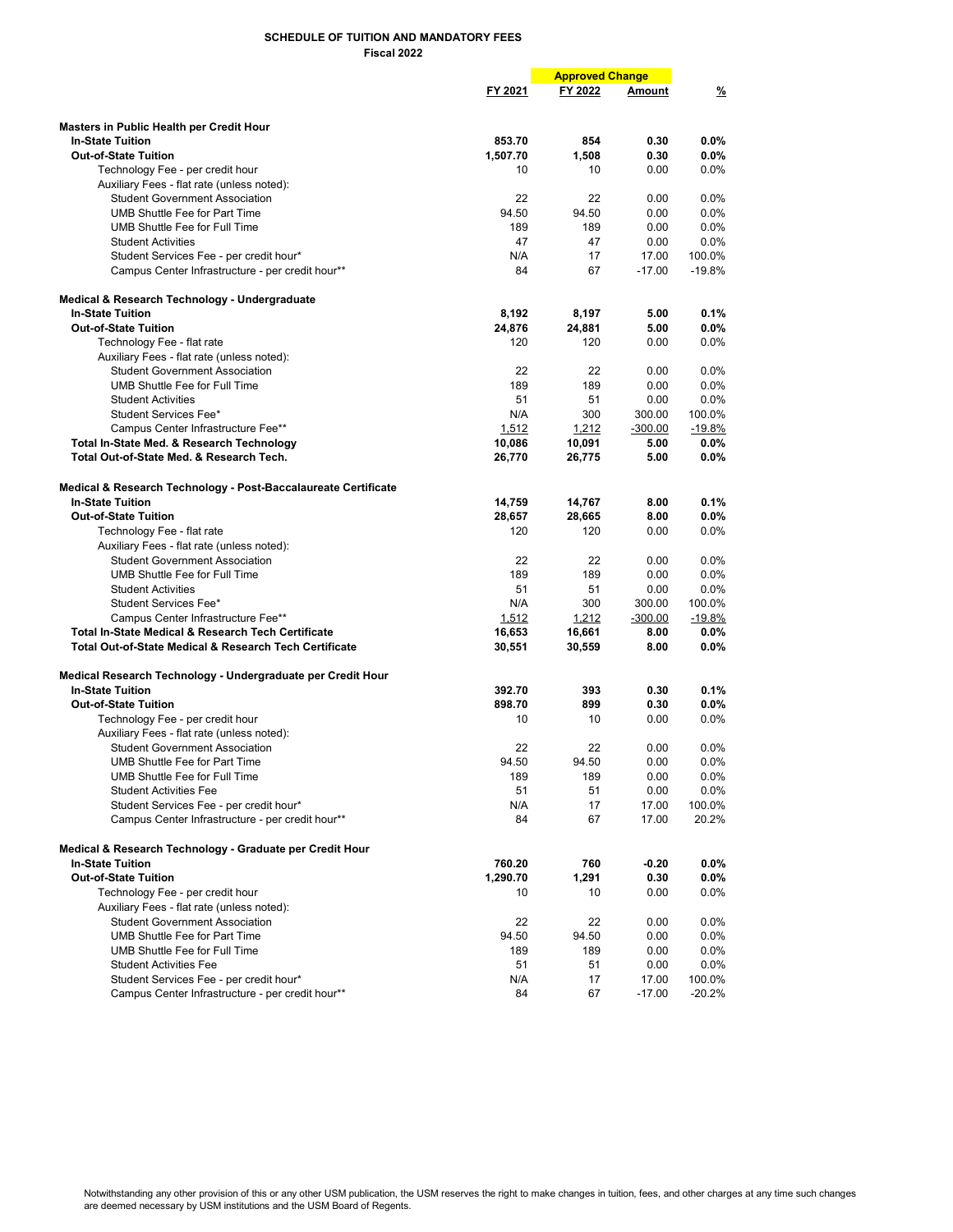|                                                                             |           | <b>Approved Change</b> |                   |                    |
|-----------------------------------------------------------------------------|-----------|------------------------|-------------------|--------------------|
|                                                                             | FY 2021   | FY 2022                | Amount            | $\frac{9}{6}$      |
|                                                                             |           |                        |                   |                    |
| Doctorate in Physical Therapy (All PT Students) per Credit Hour             |           |                        |                   |                    |
| <b>In-State Tuition</b>                                                     | 666.70    | 667                    | 0.30              | $0.0\%$            |
| <b>Out-of-State Tuition</b>                                                 | 1,138.70  | 1.139                  | 0.30              | $0.0\%$            |
| Technology Fee - per credit hour                                            | 10        | 10                     | 0.00              | 0.0%               |
| Auxiliary Fees - flat rate (unless noted):                                  |           |                        |                   |                    |
| <b>Student Government Association</b>                                       | 22        | 22                     | 0.00              | $0.0\%$            |
| <b>UMB Shuttle Fee for Part Time</b>                                        | 94.50     | 94.50                  | 0.00              | 0.0%               |
| UMB Shuttle Fee for Full Time                                               | 189       | 189                    | 0.00              | 0.0%               |
| <b>Student Activities Fee</b>                                               | 51        | 51                     | 0.00              | 0.0%               |
| Student Services Fee - per credit hour*                                     | N/A       | 17                     | 17.00             | 100.0%             |
| Campus Center Infrastructure - per credit hour**                            | 84        | 67                     | $-17.00$          | $-20.2%$           |
|                                                                             |           |                        |                   |                    |
| <b>Masters of Public Health Dual Degree</b>                                 |           |                        |                   |                    |
| <b>In-State Tuition</b>                                                     | 25,638.00 | 25,646                 | 8.00              | $0.0\%$            |
| <b>Out-of-State Tuition</b>                                                 | 45,054.00 | 45,062                 | 8.00              | $0.0\%$            |
| <b>Technology Fee</b>                                                       | 120       | 120                    | 0.00              | 0.0%               |
| Auxiliary Fees - flat rate (unless noted):                                  |           |                        |                   |                    |
| <b>Student Government Association</b>                                       | 22        | 22                     | 0.00              | 0.0%               |
| UMB Shuttle Fee for Full Time                                               | 189       | 189                    | 0.00              | 0.0%               |
| <b>Student Activities</b>                                                   | 67        | 67                     | 0.00              | 0.0%               |
| Student Services Fee*                                                       | N/A       | 300                    | 300.00            | 100.0%             |
| Campus Center Infrastructure Fee**                                          | 1,512     | 1,212                  | $-300.00$         | $-19.8%$           |
| <b>Total In-State MPH Dual Degree</b>                                       | 27,548.00 | 27,556.00              | 8.00              | $0.0\%$            |
| <b>Total Out-of-State MPH Dual Degree</b>                                   | 46,964.00 | 46,972.00              | 8.00              | $0.0\%$            |
| <b>SCHOOL OF NURSING</b>                                                    |           |                        |                   |                    |
| <b>Nursing Undergraduate Traditional</b>                                    |           |                        |                   |                    |
| <b>In-State Tuition</b>                                                     | 9,260     | 9,446                  | 186.00            | 2.0%               |
| <b>Out-of-State Tuition</b>                                                 | 38,060    | 38,822                 | 762.00            | 2.0%               |
| <b>BSN Tuition Clinical Education Cost Coverage****</b>                     |           | 500                    | 500.00            | 100.0%             |
| Technology Fee - flat rate                                                  | 120       | 120                    | 0.00              | $0.0\%$            |
| Auxiliary Fees - flat rate (unless noted):                                  |           |                        |                   |                    |
| <b>Student Government Association</b>                                       | 22        | 22                     | 0.00              | $0.0\%$            |
| UMB Shuttle Fee for Full Time                                               | 189       | 189                    | 0.00              | $0.0\%$            |
| <b>Student Activities</b>                                                   | 110       | 110                    | 0.00              | $0.0\%$            |
| Student Services Fee*                                                       | N/A       | 300                    | 300.00            | 100.0%             |
| Campus Center Infrastructure Fee**                                          | 1,512     | 1,212                  | $-300.00$         | $-19.8%$           |
| <b>Total In-State School of Nursing - Undergraduate</b>                     | 11,213    | 11,899                 | 686.00            | 6.1%               |
| <b>Total Out-of-State School of Nursing - Undergraduate</b>                 |           |                        |                   | 3.2%               |
|                                                                             | 40,013    | 41,275                 | 1,262.00          |                    |
| Nursing Undergraduate per Credit Hour Traditional                           |           |                        |                   |                    |
| <b>In-State Tuition</b>                                                     | 401.37    | 409                    | 7.63              | 1.9%               |
| <b>Out-of-State Tuition</b>                                                 | 1.362.21  | 1,389                  | 26.79             | 2.0%               |
| BSN Tuition Clinical Education Cost Coverage (Maximum amount of \$500)***** |           | 50                     | 50.00             | 100.0%             |
| Technology Fee - per credit hour                                            | 10        | 10                     | 0.00              | 0.0%               |
| Auxiliary Fees - flat rate (unless noted):                                  |           |                        |                   |                    |
| <b>Student Government Association</b>                                       | 22        | 22                     | 0.00              | $0.0\%$            |
| <b>UMB Shuttle Fee for Part Time</b>                                        | 94.50     | 94.50                  | 0.00              | $0.0\%$            |
| <b>UMB Shuttle Fee for Full Time</b>                                        | 189       | 189                    | 0.00              | $0.0\%$            |
| <b>Student Activities</b>                                                   | 110       | 110                    |                   | 0.0%               |
| Student Services Fee*                                                       | N/A       | 17                     | 0.00              |                    |
| Campus Center Infrastructure Fee**                                          | 84        | 67                     | 17.00<br>$-17.00$ | 100.0%<br>$-20.2%$ |
|                                                                             |           |                        |                   |                    |
| <b>Nursing Undergraduate (BS) RN-BSN</b>                                    |           |                        |                   |                    |
| <b>In-State Tuition</b>                                                     | 9,016     | 9,196                  | 180.00            | $2.0\%$            |
| <b>Out-of-State Tuition</b>                                                 | 36,998.44 | 37,738                 | 739.56            | 2.0%               |
| Technology Fee - flat rate                                                  | 120       | 120                    | 0.00              | $0.0\%$            |
| Auxiliary Fees - flat rate (unless noted):                                  |           |                        |                   |                    |
| <b>Student Government Association</b>                                       | 22        | 22                     | 0.00              | 0.0%               |
| UMB Shuttle Fee for Full Time                                               | 189       | 189                    | 0.00              | $0.0\%$            |
| <b>Student Activities</b>                                                   | 110       | 110                    | 0.00              | $0.0\%$            |
| Student Services Fee*                                                       | N/A       | 300                    | 300.00            | 100.0%             |
| Campus Center Infrastructure Fee**                                          | 1,512     | 1,212                  | $-300.00$         | $-19.8%$           |
| Total In-State School of Nursing - Undergraduate                            | 10,969    | 11,149                 | 180.00            | 1.6%               |
| <b>Total Out-of-State School of Nursing - Undergraduate</b>                 | 38,951.44 | 39,691.00              | 739.56            | 1.9%               |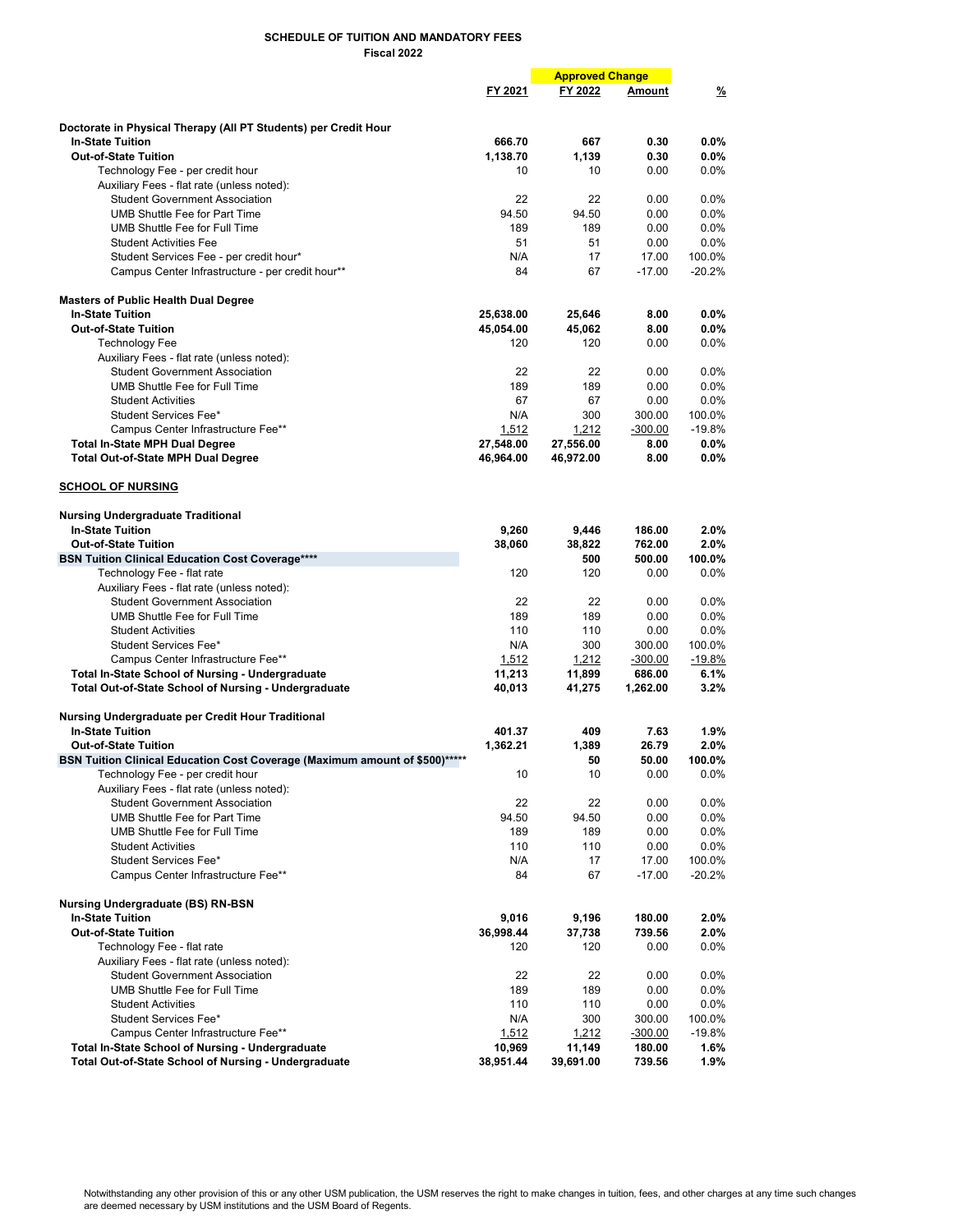|                                                                         |           | <b>Approved Change</b> |          |               |
|-------------------------------------------------------------------------|-----------|------------------------|----------|---------------|
|                                                                         | FY 2021   | FY 2022                | Amount   | $\frac{9}{6}$ |
|                                                                         |           |                        |          |               |
|                                                                         |           |                        |          |               |
| Nursing Undergraduate per Credit Hour (BS) RN-BSN                       |           |                        |          |               |
| <b>In-State Tuition</b>                                                 | 393.90    | 401.00                 | 7.10     | 1.8%          |
| <b>Out-of-State Tuition</b>                                             | 1,325.06  | 1,352                  | 26.94    | 2.0%          |
| Technology Fee - per credit hour                                        | 10        | 10                     | 0.00     | 0.0%          |
| Auxiliary Fees - flat rate (unless noted):                              |           |                        |          |               |
| <b>Student Government Association</b>                                   | 22        | 22                     | 0.00     | 0.0%          |
| UMB Shuttle Fee for Part Time                                           | 94.50     | 94.50                  | 0.00     | 0.0%          |
| UMB Shuttle Fee for Full Time                                           | 189       | 189                    | 0.00     | 0.0%          |
| <b>Student Activities</b>                                               | 110       | 110                    | 0.00     | $0.0\%$       |
| Student Services Fee*                                                   | N/A       | 17                     | 17.00    | 100.0%        |
| Campus Center Infrastructure Fee**                                      | 84        | 67                     | $-17.00$ | $-20.2%$      |
|                                                                         |           |                        |          |               |
| Online Undergraduate (BS) RN-BSN                                        |           |                        |          |               |
| <b>In-State Tuition</b>                                                 | 9,196     | 9,196                  | 0.00     | 0.0%          |
| <b>Out-of-State Tuition</b>                                             | 37,738.44 | 37,738.00              | $-0.44$  | $0.0\%$       |
| Technology Fee - flat rate                                              | 120       | 120                    | 0.00     | $0.0\%$       |
| Auxiliary Fees - flat rate (unless noted):                              |           |                        |          |               |
| <b>Student Government Association</b>                                   | 22        | 22                     | 0.00     | $0.0\%$       |
| <b>Student Activities</b>                                               | 110       | 110                    | 0.00     | 0.0%          |
| Student Services Fee***                                                 | 300       | 300                    | 0.00     | $0.0\%$       |
| Total In-State School of Nursing - Online Undergraduate (BS) RN-BSN     | 9,748     | 9,748                  | 0.00     | $0.0\%$       |
| Total Out-of-State School of Nursing - Online Undergraduate (BS) RN-BSN | 38,290.44 | 38,290.00              | $-0.44$  | $0.0\%$       |
|                                                                         |           |                        |          |               |
| Online Undergraduate per Credit Hour (BS) RN-BSN                        |           |                        |          |               |
| <b>In-State Tuition</b>                                                 | 401.70    | 401.00                 | $-0.70$  | $-0.2%$       |
| <b>Out-of-State Tuition</b>                                             | 1,351.60  | 1.352                  | 0.40     | $0.0\%$       |
| Technology Fee - per credit hour                                        | 10        | 10                     | 0.00     | 0.0%          |
|                                                                         |           |                        |          |               |
| Auxiliary Fees - flat rate (unless noted):                              |           |                        |          |               |
| <b>Student Government Association</b>                                   | 22        | 22                     | 0.00     | $0.0\%$       |
| <b>Student Activities</b>                                               | 110       | 110                    | 0.00     | $0.0\%$       |
| Student Services Fee - per credit hour***                               | 25        | 17                     | $-8.00$  | $-32.0%$      |
|                                                                         |           |                        |          |               |
| <b>Nursing Masters CNL per Credit Hour</b>                              |           |                        |          |               |
| <b>In-State Tuition</b>                                                 | 792       | 816                    | 24.00    | 3.0%          |
| <b>Out-of-State Tuition</b>                                             | 1,465.50  | 1,490                  | 24.50    | 1.7%          |
| Technology Fee - per credit hour                                        | 10        | 10                     | 0.00     | 0.0%          |
| Auxiliary Fees - flat rate (unless noted):                              |           |                        |          |               |
| <b>Student Government Association</b>                                   | 22        | 22                     | 0.00     | 0.0%          |
| UMB Shuttle Fee for Part Time                                           | 94.50     | 94.50                  | 0.00     | 0.0%          |
| UMB Shuttle Fee for Full Time                                           | 189       | 189                    | 0.00     | 0.0%          |
| <b>Student Activities</b>                                               | 90        | 90                     | 0.00     | 0.0%          |
| Student Services Fee - per credit hour*                                 | N/A       | 17                     | 17.00    | 100.0%        |
| Campus Center Infrastructure - per credit hour**                        | 84        | 67                     | $-17.00$ | $-20.2%$      |
|                                                                         |           |                        |          |               |
| <b>Nursing Masters Other per Credit Hour</b>                            |           |                        |          |               |
| <b>In-State Tuition</b>                                                 | 824       | 840                    | 16.00    | $1.9\%$       |
| <b>Out-of-State Tuition</b>                                             | 1,460.68  | 1,490                  | 29.32    | 2.0%          |
| Technology Fee - per credit hour                                        | 10        | 10                     | 0.00     | $0.0\%$       |
| Auxiliary Fees - flat rate (unless noted):                              |           |                        |          |               |
| <b>Student Government Association</b>                                   | 22        | 22                     | 0.00     | 0.0%          |
| <b>UMB Shuttle Fee for Part Time</b>                                    | 94.50     | 94.50                  | 0.00     | 0.0%          |
| UMB Shuttle Fee for Full Time                                           | 189       | 189                    | 0.00     | $0.0\%$       |
| <b>Student Activities</b>                                               | 90        | 90                     | 0.00     | 0.0%          |
| Student Services Fee - per credit hour*                                 | N/A       | 17                     | 17.00    | 100.0%        |
| Campus Center Infrastructure - per credit hour**                        | 84        | 67                     | $-17.00$ | $-20.2%$      |
|                                                                         |           |                        |          |               |
| Nursing Ph D per Credit Hour                                            |           |                        |          |               |
| <b>In-State Tuition</b>                                                 | 824       | 840                    | 16.00    |               |
|                                                                         |           |                        |          | 1.9%          |
| <b>Out-of-State Tuition</b>                                             | 1,460.68  | 1,490                  | 29.32    | $2.0\%$       |
| Technology Fee - per credit hour                                        | 10        | 10                     | 0.00     | $0.0\%$       |
| Auxiliary Fees - flat rate (unless noted):                              |           |                        |          |               |
| <b>Student Government Association</b>                                   | 22        | 22                     | 0.00     | $0.0\%$       |
| <b>UMB Shuttle Fee for Part Time</b>                                    | 94.50     | 94.50                  | 0.00     | $0.0\%$       |
| UMB Shuttle Fee for Full Time                                           | 189       | 189                    | 0.00     | $0.0\%$       |
| <b>Student Activities</b>                                               | 90        | 90                     | 0.00     | $0.0\%$       |
| Student Services Fee - per credit hour*                                 | N/A       | 17                     | 17.00    | 100.0%        |
| Campus Center Infrastructure - per credit hour**                        | 84        | 67                     | $-17.00$ | $-20.2%$      |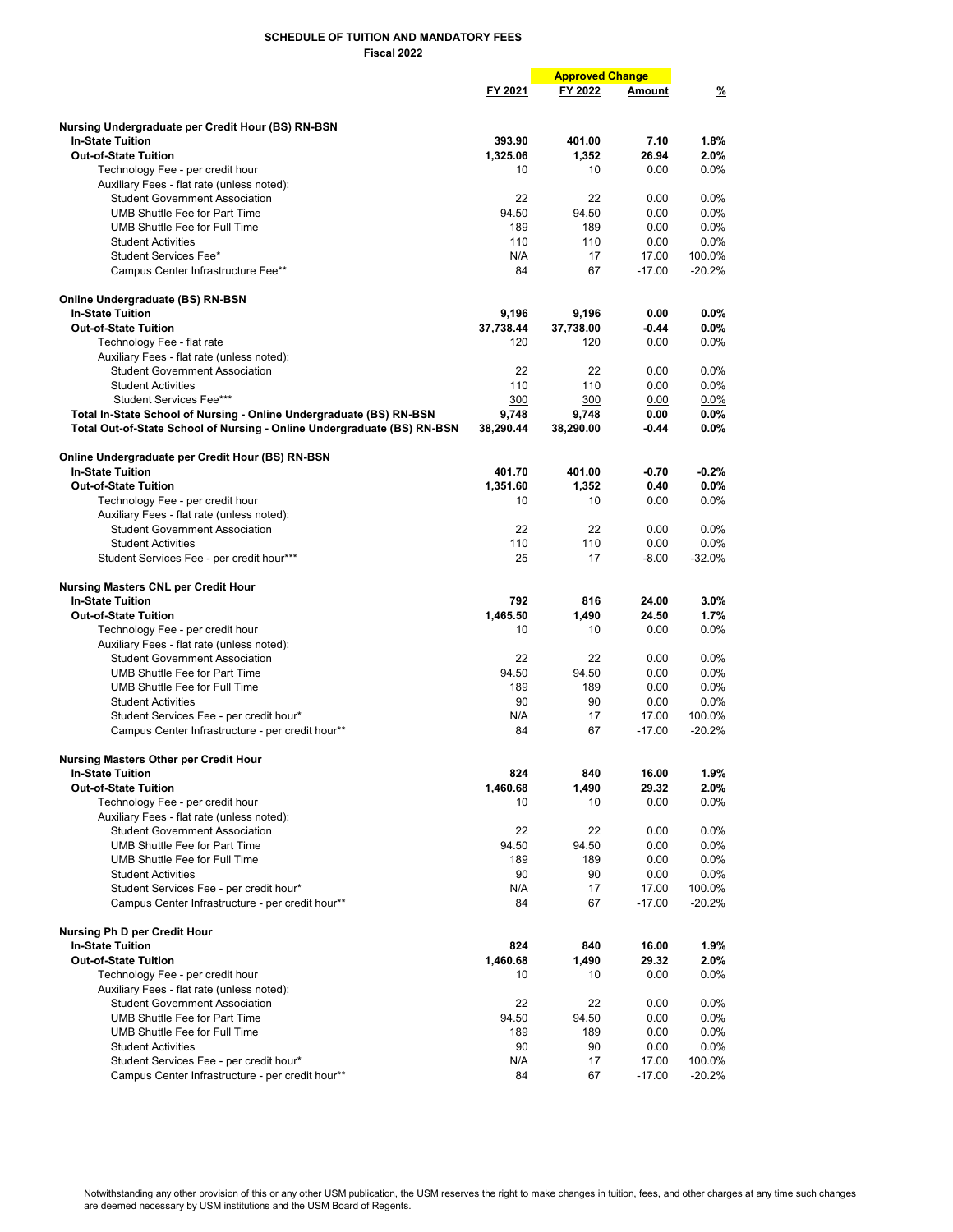|                                                                                      |          | <b>Approved Change</b> |          |               |
|--------------------------------------------------------------------------------------|----------|------------------------|----------|---------------|
|                                                                                      | FY 2021  | FY 2022                | Amount   | $\frac{9}{6}$ |
|                                                                                      |          |                        |          |               |
| <b>Nursing DNP per Credit Hour</b>                                                   |          |                        |          |               |
| <b>In-State Tuition</b>                                                              | 824      | 840                    | 16.00    | 1.9%          |
| <b>Out-of-State Tuition</b>                                                          | 1,460.68 | 1,490                  | 29.32    | 2.0%          |
| Technology Fee - per credit hour                                                     | 10       | 10                     | 0.00     | 0.0%          |
| Auxiliary Fees - flat rate (unless noted):                                           |          |                        |          |               |
| <b>Student Government Association</b>                                                | 22       | 22                     | 0.00     | 0.0%          |
| <b>UMB Shuttle Fee for Part Time</b>                                                 | 94.50    | 94.50                  | 0.00     | 0.0%          |
| UMB Shuttle Fee for Full Time                                                        | 189      | 189                    | 0.00     | 0.0%          |
| Student Activities flat rate                                                         | 90       | 90                     | 0.00     | $0.0\%$       |
| Student Services Fee - per credit hour*                                              | N/A      | 17                     | 17.00    | 100.0%        |
| Campus Center Infrastructure - per credit hour**                                     | 84       | 67                     | $-17.00$ | $-20.2%$      |
| <b>Nursing - Masters ONLINE - INFORMATICS (per Credit Hour)</b>                      |          |                        |          |               |
| <b>In-State Tuition</b>                                                              | 824      | 840                    | 16.00    | $1.9\%$       |
| <b>Out-of-State Tuition</b>                                                          | 1,460.68 | 1,490.00               | 29.32    | 2.0%          |
| Technology Fee - per credit hour                                                     | 10       | 10                     | 0.00     | 0.0%          |
| Auxiliary Fees - flat rate (unless noted):                                           |          |                        |          |               |
| <b>Student Government Association</b>                                                | 22       | 22                     | 0.00     | 0.0%          |
| <b>Student Activities</b>                                                            | 90       | 90                     | 0.00     | $0.0\%$       |
| Student Services Fee - per credit hour***                                            | 25       | 17                     | $-8.00$  | $-32.0%$      |
|                                                                                      |          |                        |          |               |
| Nursing - Masters ONLINE - HEALTH SERVICES LEADERSHIP & MANAGEMENT (per Credit Hour) |          |                        |          |               |
| <b>In-State Tuition</b>                                                              | 824      | 840                    | 16.00    | $1.9\%$       |
| <b>Out-of-State Tuition</b>                                                          | 1,460.68 | 1,490.00               | 29.32    | 2.0%          |
| Technology Fee - per credit hour                                                     | 10       | 10                     | 0.00     | 0.0%          |
| Auxiliary Fees - flat rate (unless noted):                                           |          |                        |          |               |
| <b>Student Government Association</b>                                                | 22       | 22                     | 0.00     | 0.0%          |
| <b>Student Activities</b>                                                            | 90       | 90                     | 0.00     | $0.0\%$       |
| Student Serves Fee - per credit hour***                                              | 25       | 17                     | $-8.00$  | $-32.0%$      |
| <b>School of Nursing Shady Grove Campus</b>                                          |          |                        |          |               |
| <b>Traditional BSN Program</b>                                                       |          |                        |          |               |
| <b>In-State Tuition</b>                                                              | 9,260    | 9,446                  | 186.00   | 2.0%          |
| <b>Out-of-State Tuition</b>                                                          | 38,060   | 38,822                 | 762.00   | 2.0%          |
| <b>BSN Tuition Clinical Education Cost Coverage****</b>                              |          | 500                    |          |               |
| Technology Fee - per credit hour                                                     | 120      | 120                    | 0.00     | 0.0%          |
| Auxiliary Fees - flat rate (unless noted):                                           |          |                        |          |               |
| <b>Student Government Association</b>                                                | 22       | 22                     | 0.00     | 0.0%          |
| <b>USG Auxiliary fee</b>                                                             | 696      | 696                    | 0.00     | 0.0%          |
| <b>USG Facilities</b>                                                                | 42       | 42                     | 0.00     | $0.0\%$       |
| <b>Student Activities</b>                                                            | 110      | 110                    | 0.00     | 0.0%          |
| Student Services fee***                                                              | 300      | 300                    | 0.00     | 0.0%          |
| <b>Total In-State School of Nursing</b>                                              | 10,550   | 11,236                 | 686.00   | 6.5%          |
| <b>Total Out-of-State School of Nursing</b>                                          | 39,350   | 40,612                 | 1,262.00 | 3.2%          |
| <b>Undergraduate Per Credit Hour Traditional</b>                                     |          |                        |          |               |
| <b>In-State Tuition</b>                                                              | 401.00   | 409                    | 8.00     | 2.0%          |
| <b>Out-of-State Tuition</b>                                                          | 1,362.00 | 1,389                  | 27.00    | 2.0%          |
| BSN Tuition Clinical Education Cost Coverage (Maximum amount of \$500)*****          |          | 50                     | 50.00    | 100.0%        |
| Technology Fee - per credit hour                                                     | 10       | 10                     | 0.00     | $0.0\%$       |
| Auxiliary Fees - flat rate (unless noted):                                           |          |                        |          |               |
| <b>Student Government Association</b>                                                | 22       | 22                     | 0.00     | 0.0%          |
| <b>USG Auxiliary fee</b>                                                             | 29.13    | 29.13                  | 0.00     | $0.0\%$       |
| <b>USG Facilities</b>                                                                | 21       | 21                     | 0.00     | $0.0\%$       |
| <b>Student Activities</b>                                                            | 110      | 110                    | 0.00     | 0.0%          |
| Student Services fee - per credit hour***                                            | 25       | 17                     | $-8.00$  | -32.0%        |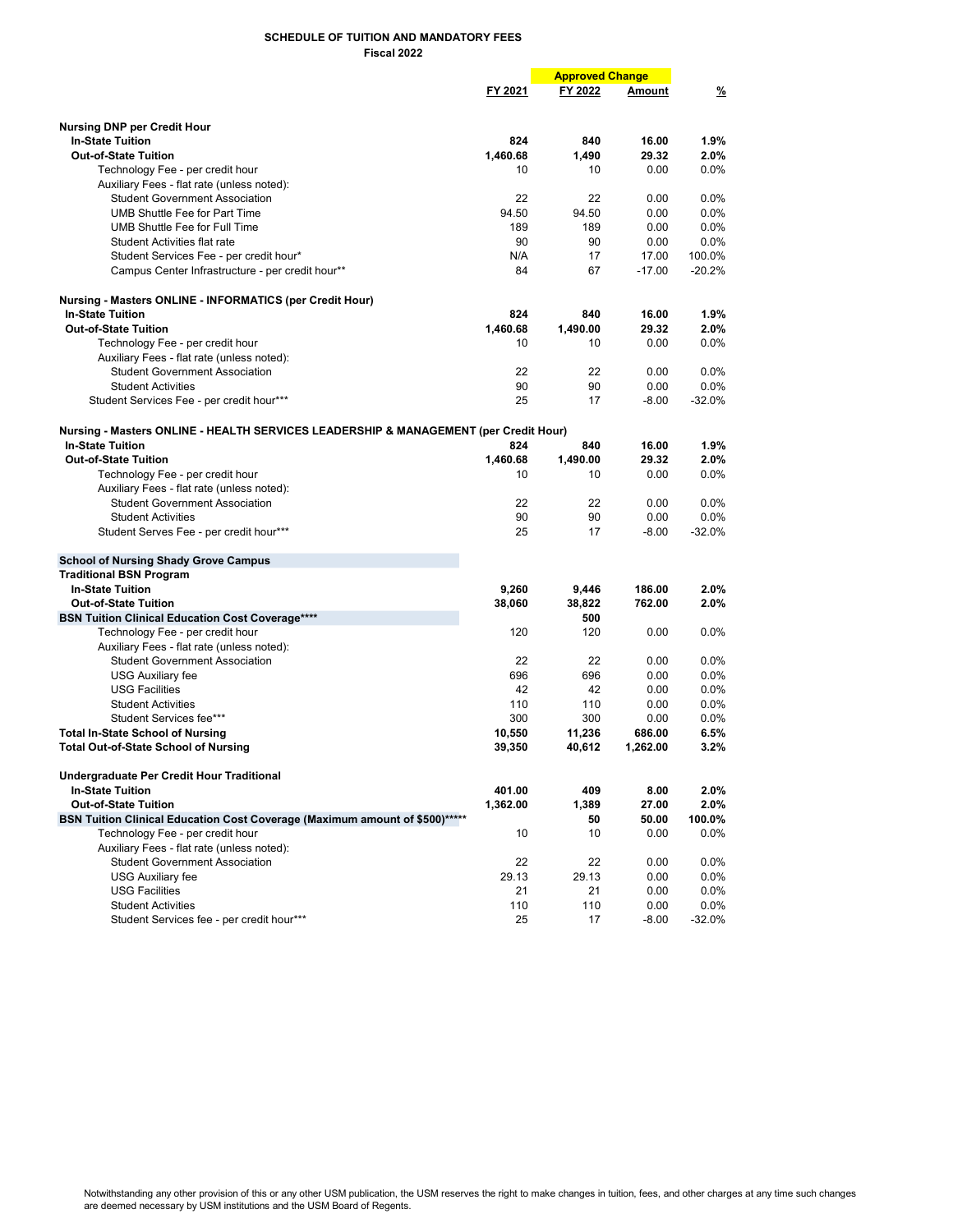FY 2021 FY 2022 Amount % **Approved Change** Undergraduate (BS) RN-BSN In-State Tuition 9,016 9,196 180.00 2.0% Out-of-State Tuition 36,998 37,738 740.00 2.0%<br>120 120 0.00 0.0% 76chnology Fee - per credit hour Technology Fee - per credit hour Auxiliary Fees - flat rate (unless noted): Student Government Association 22 22 0.00 0.0% USG Auxiliary fee 696 696 0.00 0.0% USG Facilities 42 42 0.00 0.0% Student Activities 110 110 0.00 0.0% Student Services fee\*\*\* Total In-State School of Nursing 10,306 10,486 180.00 1.7% Total Out-of-State School of Nursing 38,288 39,028 740.00 1.9% Undergraduate Per Credit Hour RN-BSN In-State Tuition 394.00 401 7.00 1.8% Out-of-State Tuition 1,325.00  $\overline{1,325.00}$  1,325.00  $\overline{27.00}$  2.0% 1,352 27.00 2.0% 16chnology Fee - per credit hour Technology Fee - per credit hour Auxiliary Fees - flat rate (unless noted): Student Government Association 22 22 0.00 0.0% USG Auxiliary fee USG Facilities 21 21 0.00 0.0% Student Activities **110** 110 0.00 0.0% Student Services fee - per credit hour \*\*\* 25 17 -8.00 -32.0% Nursing DNP Per Credit Hour In-State Tuition 824.00 840 16.00 1.9% Out-of-State Tuition 1,461.00 1,461.00 1,490 29.00 2.0%<br>Technology Fee - per credit hour 10 10 0.00 0.0% Technology Fee - per credit hour 10 10 0.00 0.0% Auxiliary Fees - flat rate (unless noted): Student Government Association 22 22 0.00 0.0% USG Auxiliary fee 21.84 21.84 0.00 0.0% USG Facilities 21 21 0.00 0.0% Student Activities 90 90 0.00 0.0% Student Services fee - per credit hour\*\*\* 17 17 -8.00 -32.0% Online Undergraduate (BS) RN-BSN In-State Tuition 9,196.00 9,196 0.00 0.0% **Out-of-State Tuition** Technology Fee - flat rate 120 120 0.00 0.00 0.0% Auxiliary Fees - flat rate (unless noted): Student Government Association 22 22 0.00 0.0% Student Activities **110** 110 0.00 0.0% Student Services Fee\*\*\* **300 Student Services Fee\*\*\*** 200 alom<br>State School of Nursing - Online Undergraduate (BS) RN-BSN 3748.00 3.748.00 3.748.00 0.00 0.0% Total In-State School of Nursing - Online Undergraduate (BS) RN-BSN 9,748.00 9,748.00 0.00 0.0%<br>Total Out-of-State School of Nursing - Online Undergraduate (BS) RN-BSN 38,290.44 38,290.00 -0.44 0.0% Total Out-of-State School of Nursing - Online Undergraduate (BS) RN-BSN Online Undergraduate per Credit Hour (BS) RN-BSN In-State Tuition 401.70 401 -0.70 -0.2% Out-of-State Tuition 1,351.60 1,352 0.40 0.0%<br>Technology Fee - per credit hour 10 10 0.00 0.0% Technology Fee - per credit hour 10 10 0.00 0.0% Auxiliary Fees - flat rate (unless noted): Student Government Association 22 22 0.00 0.0% Student Activities 110 to 110 to 110 to 110 to 110 to 110 to 10.00 0.0%<br>Student Services Fee - per credit hour\*\*\* 1 to 12.0% 17 -8.00 -32.0% Student Services Fee - per credit hour\*\*\* 25 17 SCHOOL OF PHARMACY Pharmacy D Program In-State Tuition 26,730 27,531.90 801.90 3.0% Out-of-State Tuition 1.7% **Out-of-State Tuition** 1.7% **1.7% 1.881** 45,157 776.00 1.7% **1.881** 45,157 1.7% 120 1.881 1.881 1.881 1.882 1.881 1.882 1.881 1.882 1.881 1.882 1.882 1.882 1.882 1.882 1.882 1.882 1.882 1.882 1.88 Technology Fee - flat rate 120 120 Auxiliary Fees - flat rate (unless noted): Student Government Association 22 22 0.00 0.0% UMB Shuttle Fee for Full Time 189 189 189 0.00 0.0%<br>
Student Activities 189 0.00 0.0% Student Activities 67 Student Services Fee\* Natural Control of the Services Fee\* Natural Control of NA 300 300.00 100.0%<br>Campus Center Infrastructure Fee\*\* Natural Control of the 1.512 1.212 -300.00 -19.8% Campus Center Infrastructure Fee\*\* 1,512 1,212 -300.00 -19.8%<br>-State School of Pharm D Program 1,512 28,640.00 29,441.90 2.8% Total In-State School of Pharm D Program Total Out-of-State School of Pharm D Program 46,291.00 47,067.00 776.00 1.7%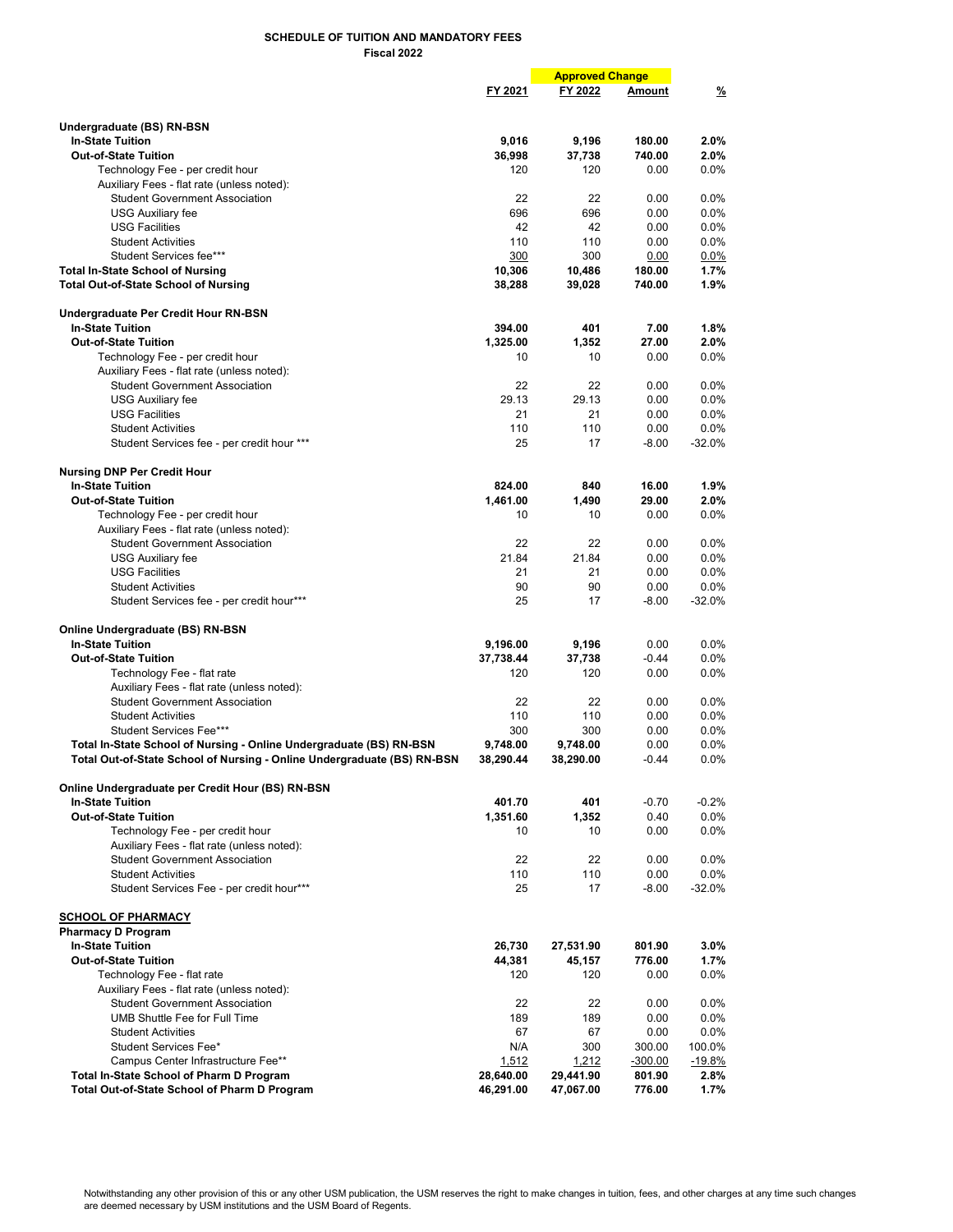| FY 2021<br>FY 2022<br>$\frac{9}{6}$<br>Amount<br><b>Pharmacy Graduate - Masters per Credit Hour</b><br>728.70<br>20.30<br><b>In-State Tuition</b><br>749<br>2.8%<br><b>Out-of-State Tuition</b><br>1,306.70<br>12.30<br>0.9%<br>1,319<br>0.0%<br>Technology Fee - per credit hour<br>10<br>10<br>0.00<br>Auxiliary Fees - flat rate (unless noted):<br><b>Student Government Association</b><br>22<br>22<br>0.00<br>$0.0\%$<br><b>UMB Shuttle Fee for Part Time</b><br>94.50<br>94.50<br>0.0%<br>0.00<br>UMB Shuttle Fee for Full Time<br>189<br>189<br>$0.0\%$<br>0.00<br>0.0%<br><b>Student Activities</b><br>51<br>51<br>0.00<br>N/A<br>17<br>17.00<br>100.0%<br>Student Services Fee - per credit hour*<br>84<br>67<br>$-17.00$<br>$-20.2%$<br>Campus Center Infrastructure - per credit hour**<br>Pharmacy Graduate - Masters Pharmaceutical Sciences per Credit Hour<br><b>In-State Tuition</b><br>610.70<br>5.0%<br>641<br>30.30<br>765.70<br>804<br>38.30<br>5.0%<br><b>Out-of-State Tuition</b><br>0.0%<br>Technology Fee - per credit hour<br>10<br>10<br>0.00<br>Auxiliary Fees - flat rate (unless noted):<br><b>Student Government Association</b><br>22<br>22<br>0.0%<br>0.00<br>UMB Shuttle Fee for Part Time<br>94.50<br>94.50<br>$0.0\%$<br>0.00<br>UMB Shuttle Fee for Full Time<br>189<br>189<br>0.00<br>$0.0\%$<br>51<br>0.0%<br><b>Student Activities</b><br>51<br>0.00<br>N/A<br>17<br>17.00<br>100.0%<br>Student Services Fee - per credit hour*<br>84<br>67<br>$-17.00$<br>$-20.2%$<br>Campus Center Infrastructure - per credit hour**<br>Pharmacy Graduate - ONLINE Masters Regulatory Sciences per Credit Hour<br><b>In-State Tuition</b><br>727.70<br>$-10.7%$<br>650<br>$-77.70$<br>877.70<br>816<br>$-61.70$<br>$-7.0%$<br><b>Out-of-State Tuition</b><br>0.00<br>0.0%<br>Technology Fee - per credit hour<br>10<br>10<br>Auxiliary Fees - flat rate (unless noted):<br><b>Student Government Association</b><br>22<br>22<br>0.00<br>$0.0\%$<br>51<br>51<br>0.00<br>$0.0\%$<br><b>Student Activities</b><br>25<br>$-8.00$<br>$-32.0%$<br>Student Services Fee - per credit hour***<br>17<br>Pharmacy Graduate - ONLINE Masters PALLIATIVE CARE per Credit Hour<br><b>In-State Tuition</b><br>631.70<br>650<br>18.30<br>2.9%<br>792.70<br>816<br>23.30<br>2.9%<br><b>Out-of-State Tuition</b><br>0.0%<br>Technology Fee - per credit hour<br>10<br>10<br>0.00<br>Auxiliary Fees - flat rate (unless noted):<br><b>Student Government Association</b><br>22<br>22<br>0.00<br>$0.0\%$<br>51<br>51<br>0.0%<br><b>Student Activities</b><br>0.00<br>25<br>17<br>$-8.00$<br>$-32.0%$<br>Student Services Fee -per credit hour***<br>Pharmacy Graduate - ONLINE PHD in PALLIATIVE CARE per Credit Hour***** New Program (MHEC approval Pending)<br><b>In-State Tuition</b><br>100.0%<br>N/A<br>650<br>650.00<br><b>Out-of-State Tuition</b><br>N/A<br>816<br>816.00<br>100.0%<br>10.00<br>100.0%<br>Technology Fee - per credit hour, (max \$60/semester)<br>N/A<br>10<br>Auxiliary Fees - flat rate (unless noted):<br><b>Student Government Association</b><br>N/A<br>22<br>22.00<br>100.0%<br><b>Student Activities</b><br>N/A<br>51<br>51.00<br>100.0%<br>Student Services Fee -per credit hour***<br>N/A<br>17<br>17.00<br>100.0%<br>Pharmacy Graduate - ONLINE Masters PHARMACOMETRICS (per Cr Hr)<br><b>In-State Tuition</b><br>727.70<br>22.30<br>3.1%<br>750<br><b>Out-of-State Tuition</b><br>1,305.70<br>39.30<br>3.0%<br>1,345<br>$0.0\%$<br>Technology Fee - per credit hour<br>10<br>10<br>0.00<br>Auxiliary Fees - flat rate (unless noted):<br><b>Student Government Association</b><br>22<br>22<br>0.00<br>$0.0\%$<br><b>Student Activities</b><br>51<br>0.00<br>$0.0\%$<br>51 |  | <b>Approved Change</b> |  |  |
|------------------------------------------------------------------------------------------------------------------------------------------------------------------------------------------------------------------------------------------------------------------------------------------------------------------------------------------------------------------------------------------------------------------------------------------------------------------------------------------------------------------------------------------------------------------------------------------------------------------------------------------------------------------------------------------------------------------------------------------------------------------------------------------------------------------------------------------------------------------------------------------------------------------------------------------------------------------------------------------------------------------------------------------------------------------------------------------------------------------------------------------------------------------------------------------------------------------------------------------------------------------------------------------------------------------------------------------------------------------------------------------------------------------------------------------------------------------------------------------------------------------------------------------------------------------------------------------------------------------------------------------------------------------------------------------------------------------------------------------------------------------------------------------------------------------------------------------------------------------------------------------------------------------------------------------------------------------------------------------------------------------------------------------------------------------------------------------------------------------------------------------------------------------------------------------------------------------------------------------------------------------------------------------------------------------------------------------------------------------------------------------------------------------------------------------------------------------------------------------------------------------------------------------------------------------------------------------------------------------------------------------------------------------------------------------------------------------------------------------------------------------------------------------------------------------------------------------------------------------------------------------------------------------------------------------------------------------------------------------------------------------------------------------------------------------------------------------------------------------------------------------------------------------------------------------------------------------------------------------------------------------------------------------------------------------------------------------------------------------------------------------------------------------------------------------------------------------------------------------------------------------------------------------------------------------------------------------------------------------------------------------------------------------------------------------------------------------------|--|------------------------|--|--|
|                                                                                                                                                                                                                                                                                                                                                                                                                                                                                                                                                                                                                                                                                                                                                                                                                                                                                                                                                                                                                                                                                                                                                                                                                                                                                                                                                                                                                                                                                                                                                                                                                                                                                                                                                                                                                                                                                                                                                                                                                                                                                                                                                                                                                                                                                                                                                                                                                                                                                                                                                                                                                                                                                                                                                                                                                                                                                                                                                                                                                                                                                                                                                                                                                                                                                                                                                                                                                                                                                                                                                                                                                                                                                                                        |  |                        |  |  |
|                                                                                                                                                                                                                                                                                                                                                                                                                                                                                                                                                                                                                                                                                                                                                                                                                                                                                                                                                                                                                                                                                                                                                                                                                                                                                                                                                                                                                                                                                                                                                                                                                                                                                                                                                                                                                                                                                                                                                                                                                                                                                                                                                                                                                                                                                                                                                                                                                                                                                                                                                                                                                                                                                                                                                                                                                                                                                                                                                                                                                                                                                                                                                                                                                                                                                                                                                                                                                                                                                                                                                                                                                                                                                                                        |  |                        |  |  |
|                                                                                                                                                                                                                                                                                                                                                                                                                                                                                                                                                                                                                                                                                                                                                                                                                                                                                                                                                                                                                                                                                                                                                                                                                                                                                                                                                                                                                                                                                                                                                                                                                                                                                                                                                                                                                                                                                                                                                                                                                                                                                                                                                                                                                                                                                                                                                                                                                                                                                                                                                                                                                                                                                                                                                                                                                                                                                                                                                                                                                                                                                                                                                                                                                                                                                                                                                                                                                                                                                                                                                                                                                                                                                                                        |  |                        |  |  |
|                                                                                                                                                                                                                                                                                                                                                                                                                                                                                                                                                                                                                                                                                                                                                                                                                                                                                                                                                                                                                                                                                                                                                                                                                                                                                                                                                                                                                                                                                                                                                                                                                                                                                                                                                                                                                                                                                                                                                                                                                                                                                                                                                                                                                                                                                                                                                                                                                                                                                                                                                                                                                                                                                                                                                                                                                                                                                                                                                                                                                                                                                                                                                                                                                                                                                                                                                                                                                                                                                                                                                                                                                                                                                                                        |  |                        |  |  |
|                                                                                                                                                                                                                                                                                                                                                                                                                                                                                                                                                                                                                                                                                                                                                                                                                                                                                                                                                                                                                                                                                                                                                                                                                                                                                                                                                                                                                                                                                                                                                                                                                                                                                                                                                                                                                                                                                                                                                                                                                                                                                                                                                                                                                                                                                                                                                                                                                                                                                                                                                                                                                                                                                                                                                                                                                                                                                                                                                                                                                                                                                                                                                                                                                                                                                                                                                                                                                                                                                                                                                                                                                                                                                                                        |  |                        |  |  |
|                                                                                                                                                                                                                                                                                                                                                                                                                                                                                                                                                                                                                                                                                                                                                                                                                                                                                                                                                                                                                                                                                                                                                                                                                                                                                                                                                                                                                                                                                                                                                                                                                                                                                                                                                                                                                                                                                                                                                                                                                                                                                                                                                                                                                                                                                                                                                                                                                                                                                                                                                                                                                                                                                                                                                                                                                                                                                                                                                                                                                                                                                                                                                                                                                                                                                                                                                                                                                                                                                                                                                                                                                                                                                                                        |  |                        |  |  |
|                                                                                                                                                                                                                                                                                                                                                                                                                                                                                                                                                                                                                                                                                                                                                                                                                                                                                                                                                                                                                                                                                                                                                                                                                                                                                                                                                                                                                                                                                                                                                                                                                                                                                                                                                                                                                                                                                                                                                                                                                                                                                                                                                                                                                                                                                                                                                                                                                                                                                                                                                                                                                                                                                                                                                                                                                                                                                                                                                                                                                                                                                                                                                                                                                                                                                                                                                                                                                                                                                                                                                                                                                                                                                                                        |  |                        |  |  |
|                                                                                                                                                                                                                                                                                                                                                                                                                                                                                                                                                                                                                                                                                                                                                                                                                                                                                                                                                                                                                                                                                                                                                                                                                                                                                                                                                                                                                                                                                                                                                                                                                                                                                                                                                                                                                                                                                                                                                                                                                                                                                                                                                                                                                                                                                                                                                                                                                                                                                                                                                                                                                                                                                                                                                                                                                                                                                                                                                                                                                                                                                                                                                                                                                                                                                                                                                                                                                                                                                                                                                                                                                                                                                                                        |  |                        |  |  |
|                                                                                                                                                                                                                                                                                                                                                                                                                                                                                                                                                                                                                                                                                                                                                                                                                                                                                                                                                                                                                                                                                                                                                                                                                                                                                                                                                                                                                                                                                                                                                                                                                                                                                                                                                                                                                                                                                                                                                                                                                                                                                                                                                                                                                                                                                                                                                                                                                                                                                                                                                                                                                                                                                                                                                                                                                                                                                                                                                                                                                                                                                                                                                                                                                                                                                                                                                                                                                                                                                                                                                                                                                                                                                                                        |  |                        |  |  |
|                                                                                                                                                                                                                                                                                                                                                                                                                                                                                                                                                                                                                                                                                                                                                                                                                                                                                                                                                                                                                                                                                                                                                                                                                                                                                                                                                                                                                                                                                                                                                                                                                                                                                                                                                                                                                                                                                                                                                                                                                                                                                                                                                                                                                                                                                                                                                                                                                                                                                                                                                                                                                                                                                                                                                                                                                                                                                                                                                                                                                                                                                                                                                                                                                                                                                                                                                                                                                                                                                                                                                                                                                                                                                                                        |  |                        |  |  |
|                                                                                                                                                                                                                                                                                                                                                                                                                                                                                                                                                                                                                                                                                                                                                                                                                                                                                                                                                                                                                                                                                                                                                                                                                                                                                                                                                                                                                                                                                                                                                                                                                                                                                                                                                                                                                                                                                                                                                                                                                                                                                                                                                                                                                                                                                                                                                                                                                                                                                                                                                                                                                                                                                                                                                                                                                                                                                                                                                                                                                                                                                                                                                                                                                                                                                                                                                                                                                                                                                                                                                                                                                                                                                                                        |  |                        |  |  |
|                                                                                                                                                                                                                                                                                                                                                                                                                                                                                                                                                                                                                                                                                                                                                                                                                                                                                                                                                                                                                                                                                                                                                                                                                                                                                                                                                                                                                                                                                                                                                                                                                                                                                                                                                                                                                                                                                                                                                                                                                                                                                                                                                                                                                                                                                                                                                                                                                                                                                                                                                                                                                                                                                                                                                                                                                                                                                                                                                                                                                                                                                                                                                                                                                                                                                                                                                                                                                                                                                                                                                                                                                                                                                                                        |  |                        |  |  |
|                                                                                                                                                                                                                                                                                                                                                                                                                                                                                                                                                                                                                                                                                                                                                                                                                                                                                                                                                                                                                                                                                                                                                                                                                                                                                                                                                                                                                                                                                                                                                                                                                                                                                                                                                                                                                                                                                                                                                                                                                                                                                                                                                                                                                                                                                                                                                                                                                                                                                                                                                                                                                                                                                                                                                                                                                                                                                                                                                                                                                                                                                                                                                                                                                                                                                                                                                                                                                                                                                                                                                                                                                                                                                                                        |  |                        |  |  |
|                                                                                                                                                                                                                                                                                                                                                                                                                                                                                                                                                                                                                                                                                                                                                                                                                                                                                                                                                                                                                                                                                                                                                                                                                                                                                                                                                                                                                                                                                                                                                                                                                                                                                                                                                                                                                                                                                                                                                                                                                                                                                                                                                                                                                                                                                                                                                                                                                                                                                                                                                                                                                                                                                                                                                                                                                                                                                                                                                                                                                                                                                                                                                                                                                                                                                                                                                                                                                                                                                                                                                                                                                                                                                                                        |  |                        |  |  |
|                                                                                                                                                                                                                                                                                                                                                                                                                                                                                                                                                                                                                                                                                                                                                                                                                                                                                                                                                                                                                                                                                                                                                                                                                                                                                                                                                                                                                                                                                                                                                                                                                                                                                                                                                                                                                                                                                                                                                                                                                                                                                                                                                                                                                                                                                                                                                                                                                                                                                                                                                                                                                                                                                                                                                                                                                                                                                                                                                                                                                                                                                                                                                                                                                                                                                                                                                                                                                                                                                                                                                                                                                                                                                                                        |  |                        |  |  |
|                                                                                                                                                                                                                                                                                                                                                                                                                                                                                                                                                                                                                                                                                                                                                                                                                                                                                                                                                                                                                                                                                                                                                                                                                                                                                                                                                                                                                                                                                                                                                                                                                                                                                                                                                                                                                                                                                                                                                                                                                                                                                                                                                                                                                                                                                                                                                                                                                                                                                                                                                                                                                                                                                                                                                                                                                                                                                                                                                                                                                                                                                                                                                                                                                                                                                                                                                                                                                                                                                                                                                                                                                                                                                                                        |  |                        |  |  |
|                                                                                                                                                                                                                                                                                                                                                                                                                                                                                                                                                                                                                                                                                                                                                                                                                                                                                                                                                                                                                                                                                                                                                                                                                                                                                                                                                                                                                                                                                                                                                                                                                                                                                                                                                                                                                                                                                                                                                                                                                                                                                                                                                                                                                                                                                                                                                                                                                                                                                                                                                                                                                                                                                                                                                                                                                                                                                                                                                                                                                                                                                                                                                                                                                                                                                                                                                                                                                                                                                                                                                                                                                                                                                                                        |  |                        |  |  |
|                                                                                                                                                                                                                                                                                                                                                                                                                                                                                                                                                                                                                                                                                                                                                                                                                                                                                                                                                                                                                                                                                                                                                                                                                                                                                                                                                                                                                                                                                                                                                                                                                                                                                                                                                                                                                                                                                                                                                                                                                                                                                                                                                                                                                                                                                                                                                                                                                                                                                                                                                                                                                                                                                                                                                                                                                                                                                                                                                                                                                                                                                                                                                                                                                                                                                                                                                                                                                                                                                                                                                                                                                                                                                                                        |  |                        |  |  |
|                                                                                                                                                                                                                                                                                                                                                                                                                                                                                                                                                                                                                                                                                                                                                                                                                                                                                                                                                                                                                                                                                                                                                                                                                                                                                                                                                                                                                                                                                                                                                                                                                                                                                                                                                                                                                                                                                                                                                                                                                                                                                                                                                                                                                                                                                                                                                                                                                                                                                                                                                                                                                                                                                                                                                                                                                                                                                                                                                                                                                                                                                                                                                                                                                                                                                                                                                                                                                                                                                                                                                                                                                                                                                                                        |  |                        |  |  |
|                                                                                                                                                                                                                                                                                                                                                                                                                                                                                                                                                                                                                                                                                                                                                                                                                                                                                                                                                                                                                                                                                                                                                                                                                                                                                                                                                                                                                                                                                                                                                                                                                                                                                                                                                                                                                                                                                                                                                                                                                                                                                                                                                                                                                                                                                                                                                                                                                                                                                                                                                                                                                                                                                                                                                                                                                                                                                                                                                                                                                                                                                                                                                                                                                                                                                                                                                                                                                                                                                                                                                                                                                                                                                                                        |  |                        |  |  |
|                                                                                                                                                                                                                                                                                                                                                                                                                                                                                                                                                                                                                                                                                                                                                                                                                                                                                                                                                                                                                                                                                                                                                                                                                                                                                                                                                                                                                                                                                                                                                                                                                                                                                                                                                                                                                                                                                                                                                                                                                                                                                                                                                                                                                                                                                                                                                                                                                                                                                                                                                                                                                                                                                                                                                                                                                                                                                                                                                                                                                                                                                                                                                                                                                                                                                                                                                                                                                                                                                                                                                                                                                                                                                                                        |  |                        |  |  |
|                                                                                                                                                                                                                                                                                                                                                                                                                                                                                                                                                                                                                                                                                                                                                                                                                                                                                                                                                                                                                                                                                                                                                                                                                                                                                                                                                                                                                                                                                                                                                                                                                                                                                                                                                                                                                                                                                                                                                                                                                                                                                                                                                                                                                                                                                                                                                                                                                                                                                                                                                                                                                                                                                                                                                                                                                                                                                                                                                                                                                                                                                                                                                                                                                                                                                                                                                                                                                                                                                                                                                                                                                                                                                                                        |  |                        |  |  |
|                                                                                                                                                                                                                                                                                                                                                                                                                                                                                                                                                                                                                                                                                                                                                                                                                                                                                                                                                                                                                                                                                                                                                                                                                                                                                                                                                                                                                                                                                                                                                                                                                                                                                                                                                                                                                                                                                                                                                                                                                                                                                                                                                                                                                                                                                                                                                                                                                                                                                                                                                                                                                                                                                                                                                                                                                                                                                                                                                                                                                                                                                                                                                                                                                                                                                                                                                                                                                                                                                                                                                                                                                                                                                                                        |  |                        |  |  |
|                                                                                                                                                                                                                                                                                                                                                                                                                                                                                                                                                                                                                                                                                                                                                                                                                                                                                                                                                                                                                                                                                                                                                                                                                                                                                                                                                                                                                                                                                                                                                                                                                                                                                                                                                                                                                                                                                                                                                                                                                                                                                                                                                                                                                                                                                                                                                                                                                                                                                                                                                                                                                                                                                                                                                                                                                                                                                                                                                                                                                                                                                                                                                                                                                                                                                                                                                                                                                                                                                                                                                                                                                                                                                                                        |  |                        |  |  |
|                                                                                                                                                                                                                                                                                                                                                                                                                                                                                                                                                                                                                                                                                                                                                                                                                                                                                                                                                                                                                                                                                                                                                                                                                                                                                                                                                                                                                                                                                                                                                                                                                                                                                                                                                                                                                                                                                                                                                                                                                                                                                                                                                                                                                                                                                                                                                                                                                                                                                                                                                                                                                                                                                                                                                                                                                                                                                                                                                                                                                                                                                                                                                                                                                                                                                                                                                                                                                                                                                                                                                                                                                                                                                                                        |  |                        |  |  |
|                                                                                                                                                                                                                                                                                                                                                                                                                                                                                                                                                                                                                                                                                                                                                                                                                                                                                                                                                                                                                                                                                                                                                                                                                                                                                                                                                                                                                                                                                                                                                                                                                                                                                                                                                                                                                                                                                                                                                                                                                                                                                                                                                                                                                                                                                                                                                                                                                                                                                                                                                                                                                                                                                                                                                                                                                                                                                                                                                                                                                                                                                                                                                                                                                                                                                                                                                                                                                                                                                                                                                                                                                                                                                                                        |  |                        |  |  |
|                                                                                                                                                                                                                                                                                                                                                                                                                                                                                                                                                                                                                                                                                                                                                                                                                                                                                                                                                                                                                                                                                                                                                                                                                                                                                                                                                                                                                                                                                                                                                                                                                                                                                                                                                                                                                                                                                                                                                                                                                                                                                                                                                                                                                                                                                                                                                                                                                                                                                                                                                                                                                                                                                                                                                                                                                                                                                                                                                                                                                                                                                                                                                                                                                                                                                                                                                                                                                                                                                                                                                                                                                                                                                                                        |  |                        |  |  |
|                                                                                                                                                                                                                                                                                                                                                                                                                                                                                                                                                                                                                                                                                                                                                                                                                                                                                                                                                                                                                                                                                                                                                                                                                                                                                                                                                                                                                                                                                                                                                                                                                                                                                                                                                                                                                                                                                                                                                                                                                                                                                                                                                                                                                                                                                                                                                                                                                                                                                                                                                                                                                                                                                                                                                                                                                                                                                                                                                                                                                                                                                                                                                                                                                                                                                                                                                                                                                                                                                                                                                                                                                                                                                                                        |  |                        |  |  |
|                                                                                                                                                                                                                                                                                                                                                                                                                                                                                                                                                                                                                                                                                                                                                                                                                                                                                                                                                                                                                                                                                                                                                                                                                                                                                                                                                                                                                                                                                                                                                                                                                                                                                                                                                                                                                                                                                                                                                                                                                                                                                                                                                                                                                                                                                                                                                                                                                                                                                                                                                                                                                                                                                                                                                                                                                                                                                                                                                                                                                                                                                                                                                                                                                                                                                                                                                                                                                                                                                                                                                                                                                                                                                                                        |  |                        |  |  |
|                                                                                                                                                                                                                                                                                                                                                                                                                                                                                                                                                                                                                                                                                                                                                                                                                                                                                                                                                                                                                                                                                                                                                                                                                                                                                                                                                                                                                                                                                                                                                                                                                                                                                                                                                                                                                                                                                                                                                                                                                                                                                                                                                                                                                                                                                                                                                                                                                                                                                                                                                                                                                                                                                                                                                                                                                                                                                                                                                                                                                                                                                                                                                                                                                                                                                                                                                                                                                                                                                                                                                                                                                                                                                                                        |  |                        |  |  |
|                                                                                                                                                                                                                                                                                                                                                                                                                                                                                                                                                                                                                                                                                                                                                                                                                                                                                                                                                                                                                                                                                                                                                                                                                                                                                                                                                                                                                                                                                                                                                                                                                                                                                                                                                                                                                                                                                                                                                                                                                                                                                                                                                                                                                                                                                                                                                                                                                                                                                                                                                                                                                                                                                                                                                                                                                                                                                                                                                                                                                                                                                                                                                                                                                                                                                                                                                                                                                                                                                                                                                                                                                                                                                                                        |  |                        |  |  |
|                                                                                                                                                                                                                                                                                                                                                                                                                                                                                                                                                                                                                                                                                                                                                                                                                                                                                                                                                                                                                                                                                                                                                                                                                                                                                                                                                                                                                                                                                                                                                                                                                                                                                                                                                                                                                                                                                                                                                                                                                                                                                                                                                                                                                                                                                                                                                                                                                                                                                                                                                                                                                                                                                                                                                                                                                                                                                                                                                                                                                                                                                                                                                                                                                                                                                                                                                                                                                                                                                                                                                                                                                                                                                                                        |  |                        |  |  |
|                                                                                                                                                                                                                                                                                                                                                                                                                                                                                                                                                                                                                                                                                                                                                                                                                                                                                                                                                                                                                                                                                                                                                                                                                                                                                                                                                                                                                                                                                                                                                                                                                                                                                                                                                                                                                                                                                                                                                                                                                                                                                                                                                                                                                                                                                                                                                                                                                                                                                                                                                                                                                                                                                                                                                                                                                                                                                                                                                                                                                                                                                                                                                                                                                                                                                                                                                                                                                                                                                                                                                                                                                                                                                                                        |  |                        |  |  |
|                                                                                                                                                                                                                                                                                                                                                                                                                                                                                                                                                                                                                                                                                                                                                                                                                                                                                                                                                                                                                                                                                                                                                                                                                                                                                                                                                                                                                                                                                                                                                                                                                                                                                                                                                                                                                                                                                                                                                                                                                                                                                                                                                                                                                                                                                                                                                                                                                                                                                                                                                                                                                                                                                                                                                                                                                                                                                                                                                                                                                                                                                                                                                                                                                                                                                                                                                                                                                                                                                                                                                                                                                                                                                                                        |  |                        |  |  |
|                                                                                                                                                                                                                                                                                                                                                                                                                                                                                                                                                                                                                                                                                                                                                                                                                                                                                                                                                                                                                                                                                                                                                                                                                                                                                                                                                                                                                                                                                                                                                                                                                                                                                                                                                                                                                                                                                                                                                                                                                                                                                                                                                                                                                                                                                                                                                                                                                                                                                                                                                                                                                                                                                                                                                                                                                                                                                                                                                                                                                                                                                                                                                                                                                                                                                                                                                                                                                                                                                                                                                                                                                                                                                                                        |  |                        |  |  |
|                                                                                                                                                                                                                                                                                                                                                                                                                                                                                                                                                                                                                                                                                                                                                                                                                                                                                                                                                                                                                                                                                                                                                                                                                                                                                                                                                                                                                                                                                                                                                                                                                                                                                                                                                                                                                                                                                                                                                                                                                                                                                                                                                                                                                                                                                                                                                                                                                                                                                                                                                                                                                                                                                                                                                                                                                                                                                                                                                                                                                                                                                                                                                                                                                                                                                                                                                                                                                                                                                                                                                                                                                                                                                                                        |  |                        |  |  |
|                                                                                                                                                                                                                                                                                                                                                                                                                                                                                                                                                                                                                                                                                                                                                                                                                                                                                                                                                                                                                                                                                                                                                                                                                                                                                                                                                                                                                                                                                                                                                                                                                                                                                                                                                                                                                                                                                                                                                                                                                                                                                                                                                                                                                                                                                                                                                                                                                                                                                                                                                                                                                                                                                                                                                                                                                                                                                                                                                                                                                                                                                                                                                                                                                                                                                                                                                                                                                                                                                                                                                                                                                                                                                                                        |  |                        |  |  |
|                                                                                                                                                                                                                                                                                                                                                                                                                                                                                                                                                                                                                                                                                                                                                                                                                                                                                                                                                                                                                                                                                                                                                                                                                                                                                                                                                                                                                                                                                                                                                                                                                                                                                                                                                                                                                                                                                                                                                                                                                                                                                                                                                                                                                                                                                                                                                                                                                                                                                                                                                                                                                                                                                                                                                                                                                                                                                                                                                                                                                                                                                                                                                                                                                                                                                                                                                                                                                                                                                                                                                                                                                                                                                                                        |  |                        |  |  |
|                                                                                                                                                                                                                                                                                                                                                                                                                                                                                                                                                                                                                                                                                                                                                                                                                                                                                                                                                                                                                                                                                                                                                                                                                                                                                                                                                                                                                                                                                                                                                                                                                                                                                                                                                                                                                                                                                                                                                                                                                                                                                                                                                                                                                                                                                                                                                                                                                                                                                                                                                                                                                                                                                                                                                                                                                                                                                                                                                                                                                                                                                                                                                                                                                                                                                                                                                                                                                                                                                                                                                                                                                                                                                                                        |  |                        |  |  |
|                                                                                                                                                                                                                                                                                                                                                                                                                                                                                                                                                                                                                                                                                                                                                                                                                                                                                                                                                                                                                                                                                                                                                                                                                                                                                                                                                                                                                                                                                                                                                                                                                                                                                                                                                                                                                                                                                                                                                                                                                                                                                                                                                                                                                                                                                                                                                                                                                                                                                                                                                                                                                                                                                                                                                                                                                                                                                                                                                                                                                                                                                                                                                                                                                                                                                                                                                                                                                                                                                                                                                                                                                                                                                                                        |  |                        |  |  |
|                                                                                                                                                                                                                                                                                                                                                                                                                                                                                                                                                                                                                                                                                                                                                                                                                                                                                                                                                                                                                                                                                                                                                                                                                                                                                                                                                                                                                                                                                                                                                                                                                                                                                                                                                                                                                                                                                                                                                                                                                                                                                                                                                                                                                                                                                                                                                                                                                                                                                                                                                                                                                                                                                                                                                                                                                                                                                                                                                                                                                                                                                                                                                                                                                                                                                                                                                                                                                                                                                                                                                                                                                                                                                                                        |  |                        |  |  |
|                                                                                                                                                                                                                                                                                                                                                                                                                                                                                                                                                                                                                                                                                                                                                                                                                                                                                                                                                                                                                                                                                                                                                                                                                                                                                                                                                                                                                                                                                                                                                                                                                                                                                                                                                                                                                                                                                                                                                                                                                                                                                                                                                                                                                                                                                                                                                                                                                                                                                                                                                                                                                                                                                                                                                                                                                                                                                                                                                                                                                                                                                                                                                                                                                                                                                                                                                                                                                                                                                                                                                                                                                                                                                                                        |  |                        |  |  |
|                                                                                                                                                                                                                                                                                                                                                                                                                                                                                                                                                                                                                                                                                                                                                                                                                                                                                                                                                                                                                                                                                                                                                                                                                                                                                                                                                                                                                                                                                                                                                                                                                                                                                                                                                                                                                                                                                                                                                                                                                                                                                                                                                                                                                                                                                                                                                                                                                                                                                                                                                                                                                                                                                                                                                                                                                                                                                                                                                                                                                                                                                                                                                                                                                                                                                                                                                                                                                                                                                                                                                                                                                                                                                                                        |  |                        |  |  |
|                                                                                                                                                                                                                                                                                                                                                                                                                                                                                                                                                                                                                                                                                                                                                                                                                                                                                                                                                                                                                                                                                                                                                                                                                                                                                                                                                                                                                                                                                                                                                                                                                                                                                                                                                                                                                                                                                                                                                                                                                                                                                                                                                                                                                                                                                                                                                                                                                                                                                                                                                                                                                                                                                                                                                                                                                                                                                                                                                                                                                                                                                                                                                                                                                                                                                                                                                                                                                                                                                                                                                                                                                                                                                                                        |  |                        |  |  |
|                                                                                                                                                                                                                                                                                                                                                                                                                                                                                                                                                                                                                                                                                                                                                                                                                                                                                                                                                                                                                                                                                                                                                                                                                                                                                                                                                                                                                                                                                                                                                                                                                                                                                                                                                                                                                                                                                                                                                                                                                                                                                                                                                                                                                                                                                                                                                                                                                                                                                                                                                                                                                                                                                                                                                                                                                                                                                                                                                                                                                                                                                                                                                                                                                                                                                                                                                                                                                                                                                                                                                                                                                                                                                                                        |  |                        |  |  |
|                                                                                                                                                                                                                                                                                                                                                                                                                                                                                                                                                                                                                                                                                                                                                                                                                                                                                                                                                                                                                                                                                                                                                                                                                                                                                                                                                                                                                                                                                                                                                                                                                                                                                                                                                                                                                                                                                                                                                                                                                                                                                                                                                                                                                                                                                                                                                                                                                                                                                                                                                                                                                                                                                                                                                                                                                                                                                                                                                                                                                                                                                                                                                                                                                                                                                                                                                                                                                                                                                                                                                                                                                                                                                                                        |  |                        |  |  |
|                                                                                                                                                                                                                                                                                                                                                                                                                                                                                                                                                                                                                                                                                                                                                                                                                                                                                                                                                                                                                                                                                                                                                                                                                                                                                                                                                                                                                                                                                                                                                                                                                                                                                                                                                                                                                                                                                                                                                                                                                                                                                                                                                                                                                                                                                                                                                                                                                                                                                                                                                                                                                                                                                                                                                                                                                                                                                                                                                                                                                                                                                                                                                                                                                                                                                                                                                                                                                                                                                                                                                                                                                                                                                                                        |  |                        |  |  |
|                                                                                                                                                                                                                                                                                                                                                                                                                                                                                                                                                                                                                                                                                                                                                                                                                                                                                                                                                                                                                                                                                                                                                                                                                                                                                                                                                                                                                                                                                                                                                                                                                                                                                                                                                                                                                                                                                                                                                                                                                                                                                                                                                                                                                                                                                                                                                                                                                                                                                                                                                                                                                                                                                                                                                                                                                                                                                                                                                                                                                                                                                                                                                                                                                                                                                                                                                                                                                                                                                                                                                                                                                                                                                                                        |  |                        |  |  |
|                                                                                                                                                                                                                                                                                                                                                                                                                                                                                                                                                                                                                                                                                                                                                                                                                                                                                                                                                                                                                                                                                                                                                                                                                                                                                                                                                                                                                                                                                                                                                                                                                                                                                                                                                                                                                                                                                                                                                                                                                                                                                                                                                                                                                                                                                                                                                                                                                                                                                                                                                                                                                                                                                                                                                                                                                                                                                                                                                                                                                                                                                                                                                                                                                                                                                                                                                                                                                                                                                                                                                                                                                                                                                                                        |  |                        |  |  |
|                                                                                                                                                                                                                                                                                                                                                                                                                                                                                                                                                                                                                                                                                                                                                                                                                                                                                                                                                                                                                                                                                                                                                                                                                                                                                                                                                                                                                                                                                                                                                                                                                                                                                                                                                                                                                                                                                                                                                                                                                                                                                                                                                                                                                                                                                                                                                                                                                                                                                                                                                                                                                                                                                                                                                                                                                                                                                                                                                                                                                                                                                                                                                                                                                                                                                                                                                                                                                                                                                                                                                                                                                                                                                                                        |  |                        |  |  |
|                                                                                                                                                                                                                                                                                                                                                                                                                                                                                                                                                                                                                                                                                                                                                                                                                                                                                                                                                                                                                                                                                                                                                                                                                                                                                                                                                                                                                                                                                                                                                                                                                                                                                                                                                                                                                                                                                                                                                                                                                                                                                                                                                                                                                                                                                                                                                                                                                                                                                                                                                                                                                                                                                                                                                                                                                                                                                                                                                                                                                                                                                                                                                                                                                                                                                                                                                                                                                                                                                                                                                                                                                                                                                                                        |  |                        |  |  |
|                                                                                                                                                                                                                                                                                                                                                                                                                                                                                                                                                                                                                                                                                                                                                                                                                                                                                                                                                                                                                                                                                                                                                                                                                                                                                                                                                                                                                                                                                                                                                                                                                                                                                                                                                                                                                                                                                                                                                                                                                                                                                                                                                                                                                                                                                                                                                                                                                                                                                                                                                                                                                                                                                                                                                                                                                                                                                                                                                                                                                                                                                                                                                                                                                                                                                                                                                                                                                                                                                                                                                                                                                                                                                                                        |  |                        |  |  |
|                                                                                                                                                                                                                                                                                                                                                                                                                                                                                                                                                                                                                                                                                                                                                                                                                                                                                                                                                                                                                                                                                                                                                                                                                                                                                                                                                                                                                                                                                                                                                                                                                                                                                                                                                                                                                                                                                                                                                                                                                                                                                                                                                                                                                                                                                                                                                                                                                                                                                                                                                                                                                                                                                                                                                                                                                                                                                                                                                                                                                                                                                                                                                                                                                                                                                                                                                                                                                                                                                                                                                                                                                                                                                                                        |  |                        |  |  |
|                                                                                                                                                                                                                                                                                                                                                                                                                                                                                                                                                                                                                                                                                                                                                                                                                                                                                                                                                                                                                                                                                                                                                                                                                                                                                                                                                                                                                                                                                                                                                                                                                                                                                                                                                                                                                                                                                                                                                                                                                                                                                                                                                                                                                                                                                                                                                                                                                                                                                                                                                                                                                                                                                                                                                                                                                                                                                                                                                                                                                                                                                                                                                                                                                                                                                                                                                                                                                                                                                                                                                                                                                                                                                                                        |  |                        |  |  |
|                                                                                                                                                                                                                                                                                                                                                                                                                                                                                                                                                                                                                                                                                                                                                                                                                                                                                                                                                                                                                                                                                                                                                                                                                                                                                                                                                                                                                                                                                                                                                                                                                                                                                                                                                                                                                                                                                                                                                                                                                                                                                                                                                                                                                                                                                                                                                                                                                                                                                                                                                                                                                                                                                                                                                                                                                                                                                                                                                                                                                                                                                                                                                                                                                                                                                                                                                                                                                                                                                                                                                                                                                                                                                                                        |  |                        |  |  |
| Student Services Fee - per credit hour***<br>25<br>$-32.0%$<br>17<br>-8.00                                                                                                                                                                                                                                                                                                                                                                                                                                                                                                                                                                                                                                                                                                                                                                                                                                                                                                                                                                                                                                                                                                                                                                                                                                                                                                                                                                                                                                                                                                                                                                                                                                                                                                                                                                                                                                                                                                                                                                                                                                                                                                                                                                                                                                                                                                                                                                                                                                                                                                                                                                                                                                                                                                                                                                                                                                                                                                                                                                                                                                                                                                                                                                                                                                                                                                                                                                                                                                                                                                                                                                                                                                             |  |                        |  |  |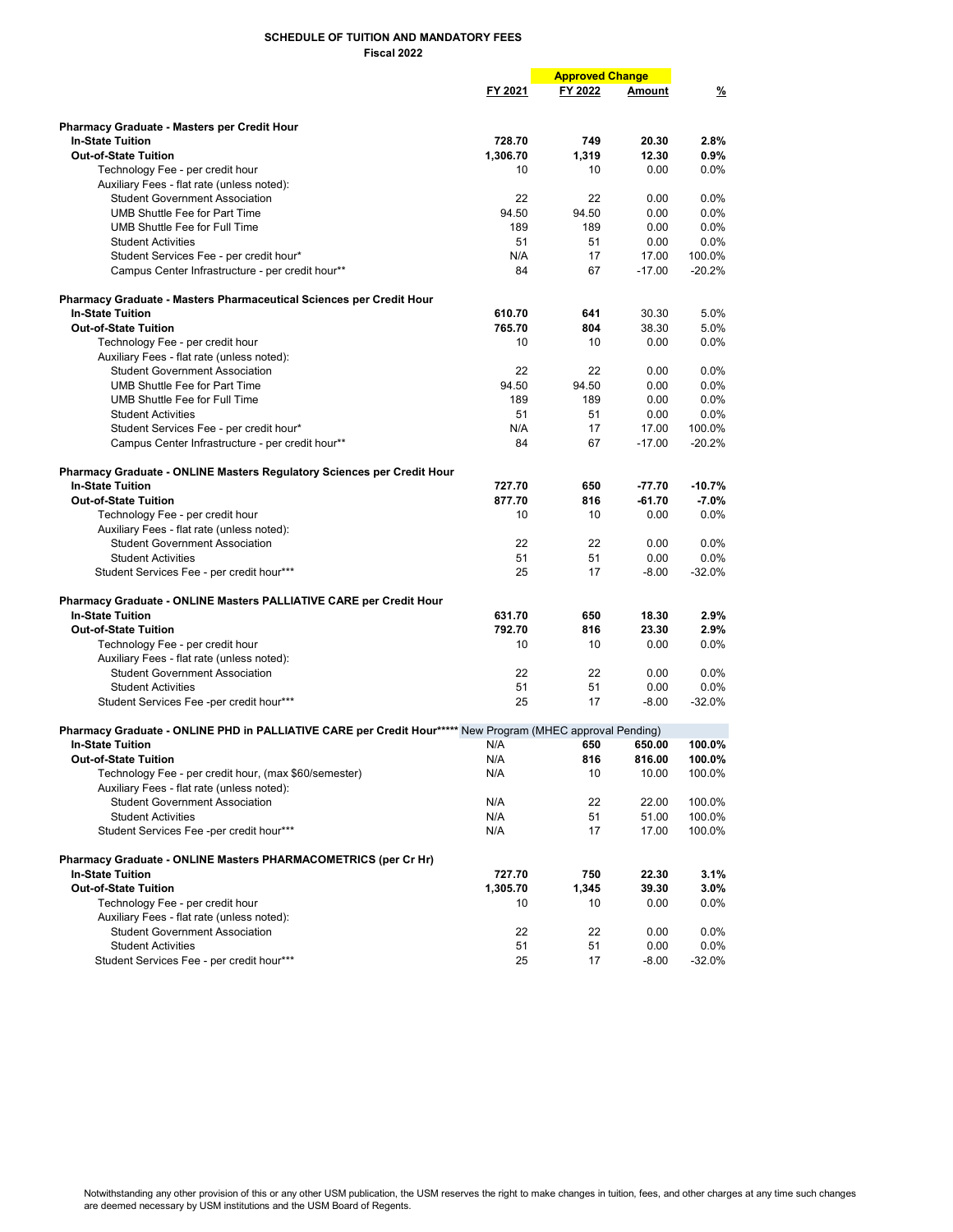|                                                                                     |           | <b>Approved Change</b> |               |               |
|-------------------------------------------------------------------------------------|-----------|------------------------|---------------|---------------|
|                                                                                     | FY 2021   | FY 2022                | <b>Amount</b> | $\frac{9}{6}$ |
|                                                                                     |           |                        |               |               |
| Pharmacy Graduate - Ph D per Credit Hour<br><b>In-State Tuition</b>                 | 595.70    | 596                    | 0.30          | 0.1%          |
| <b>Out-of-State Tuition</b>                                                         | 1,043.70  | 1,074                  | 30.30         | 2.9%          |
| Technology Fee - per credit hour                                                    | 10        | 10                     | 0.00          | 0.0%          |
|                                                                                     |           |                        |               |               |
| Auxiliary Fees - flat rate (unless noted):<br><b>Student Government Association</b> | 22        | 22                     | 0.00          | 0.0%          |
| <b>UMB Shuttle Fee for Part Time</b>                                                | 94.50     | 94.50                  |               | 0.0%          |
|                                                                                     |           |                        | 0.00          |               |
| UMB Shuttle Fee for Full Time                                                       | 189       | 189                    | 0.00          | 0.0%          |
| <b>Student Activities</b>                                                           | 51        | 51                     | 0.00          | $0.0\%$       |
| Student Services Fee - per credit hour*                                             | N/A       | 17                     | 17.00         | 100.0%        |
| Campus Center Infrastructure - per credit hour**                                    | 84        | 67                     | $-17.00$      | $-20.2%$      |
| <b>Pharm D per Credit Hour</b>                                                      |           |                        |               |               |
| <b>In-State Tuition</b>                                                             | 1,029.70  | 1,061                  | 31.30         | 3.0%          |
| <b>Out-of-State Tuition</b>                                                         | 1,530.70  | 1,558                  | 27.30         | 1.8%          |
| Technology Fee - per credit hour                                                    | 10        | 10                     | 0.00          | 0.0%          |
|                                                                                     |           |                        |               |               |
| Auxiliary Fees - flat rate (unless noted):                                          |           |                        |               |               |
| <b>Student Government Association</b>                                               | 22        | 22                     | 0.00          | $0.0\%$       |
| UMB Shuttle Fee for Part Time                                                       | 94.50     | 94.50                  | 0.00          | $0.0\%$       |
| UMB Shuttle Fee for Full Time                                                       | 189       | 189                    | 0.00          | $0.0\%$       |
| <b>Student Activities</b>                                                           | 67        | 67                     | 0.00          | 0.0%          |
| Student Services Fee - per credit hour*                                             | N/A       | 17                     | 17.00         | 100.0%        |
| Campus Center Infrastructure - per credit hour**                                    | 84        | 67                     | $-17.00$      | $-20.2%$      |
| <b>School of Pharmacy Shady Grove Campus</b>                                        |           |                        |               |               |
| <b>MS IN CANNABIS PROGRAM</b>                                                       |           |                        |               |               |
| <b>In-State Tuition</b>                                                             | 631.70    | 650                    | 18.30         | 2.9%          |
| <b>Out-of-State Tuition</b>                                                         | 792.70    | 816                    | 23.30         | 2.9%          |
| Technology Fee - per credit hour                                                    | 10        | 10                     | 0.00          | 0.0%          |
| Auxiliary Fees - Flat rate (unless noted):                                          |           |                        |               |               |
| <b>Student Government Association</b>                                               | 22        | 22                     | 0.00          | $0.0\%$       |
| <b>USG Facilities Fee</b>                                                           | 21        | 21                     | 0.00          | $0.0\%$       |
| Student Services Fee - per credit hour ***                                          | 25        | 17                     | $-8.00$       | $-32.0%$      |
| USG Auxiliary Fee -per credit hour                                                  | 21.84     | 21.84                  | 0.00          | $0.0\%$       |
|                                                                                     |           |                        |               |               |
| PharmD                                                                              |           |                        |               |               |
| <b>In-State Tuition</b>                                                             | 26,730.00 | 27,531.90              | 801.90        | 3.0%          |
| <b>Out-of-State Tuition</b>                                                         | 44,381.00 | 45,157                 | 776.00        | 1.7%          |
| Technology Fee - flat rate                                                          | 120       | 120                    | 0.00          | 0.0%          |
| Auxiliary Fees - Flat rate (unless noted):                                          |           |                        |               |               |
| <b>Student Government Association</b>                                               | 22        | 22                     | 0.00          | $0.0\%$       |
| <b>USG Facilities Fee</b>                                                           | 42        | 42                     | 0.00          | $0.0\%$       |
| Student Services Fee***                                                             | 300       | 300                    | 0.00          | $0.0\%$       |
| <b>USG Auxiliary Fee</b>                                                            | 392       | 392                    | 0.00          | $0.0\%$       |
|                                                                                     |           |                        |               |               |
| <b>PharmD Per Credit Hour</b>                                                       |           | 1,061                  |               |               |
| <b>In-State Tuition</b>                                                             | 1,029.70  |                        | 31.30         | 3.0%          |
| <b>Out-of-State Tuition</b>                                                         | 1,531.00  | 1,558                  | 27.00         | 1.8%          |
| Technology Fee - per credit hour                                                    | 10        | 10                     | 0.00          | $0.0\%$       |
| Auxiliary Fees - Flat rate (unless noted):                                          |           |                        |               |               |
| <b>Student Government Association</b>                                               | 22        | 22                     | 0.00          | 0.0%          |
| <b>USG Facilities Fee</b>                                                           | 21        | 21                     | 0.00          | $0.0\%$       |
| Student Services Fee - per credit hour***                                           | 25        | 17                     | $-8.00$       | $-32.0%$      |
| USG Auxiliary Fee -per credit hour                                                  | 21.84     | 21.84                  | 0.00          | $0.0\%$       |
| <b>Per Credit Hour</b>                                                              |           |                        |               |               |
| <b>Graduate Master's Pharmaceutical Sciences</b>                                    |           |                        |               |               |
| <b>In-State Tuition</b>                                                             | 611.00    | 641                    | 30.00         | 4.9%          |
| <b>Out-of-State Tuition</b>                                                         | 766.00    | 804                    | 38.00         | 5.0%          |
| Technology Fee - per credit hour                                                    | 10        | 10                     | 0.00          | $0.0\%$       |
| Auxiliary Fees - Flat rate (unless noted):                                          |           |                        |               |               |
| <b>Student Government Association</b>                                               | 22        | 22                     | 0.00          | $0.0\%$       |
| <b>USG Facilities Fee</b>                                                           | 21        | 21                     | 0.00          | $0.0\%$       |
| Student Services Fee - per credit hour***                                           | 25        | 17                     | $-8.00$       | $-32.0%$      |
| USG Auxiliary Fee -per credit hour                                                  | 21.84     | 21.84                  | 0.00          | 0.0%          |
|                                                                                     |           |                        |               |               |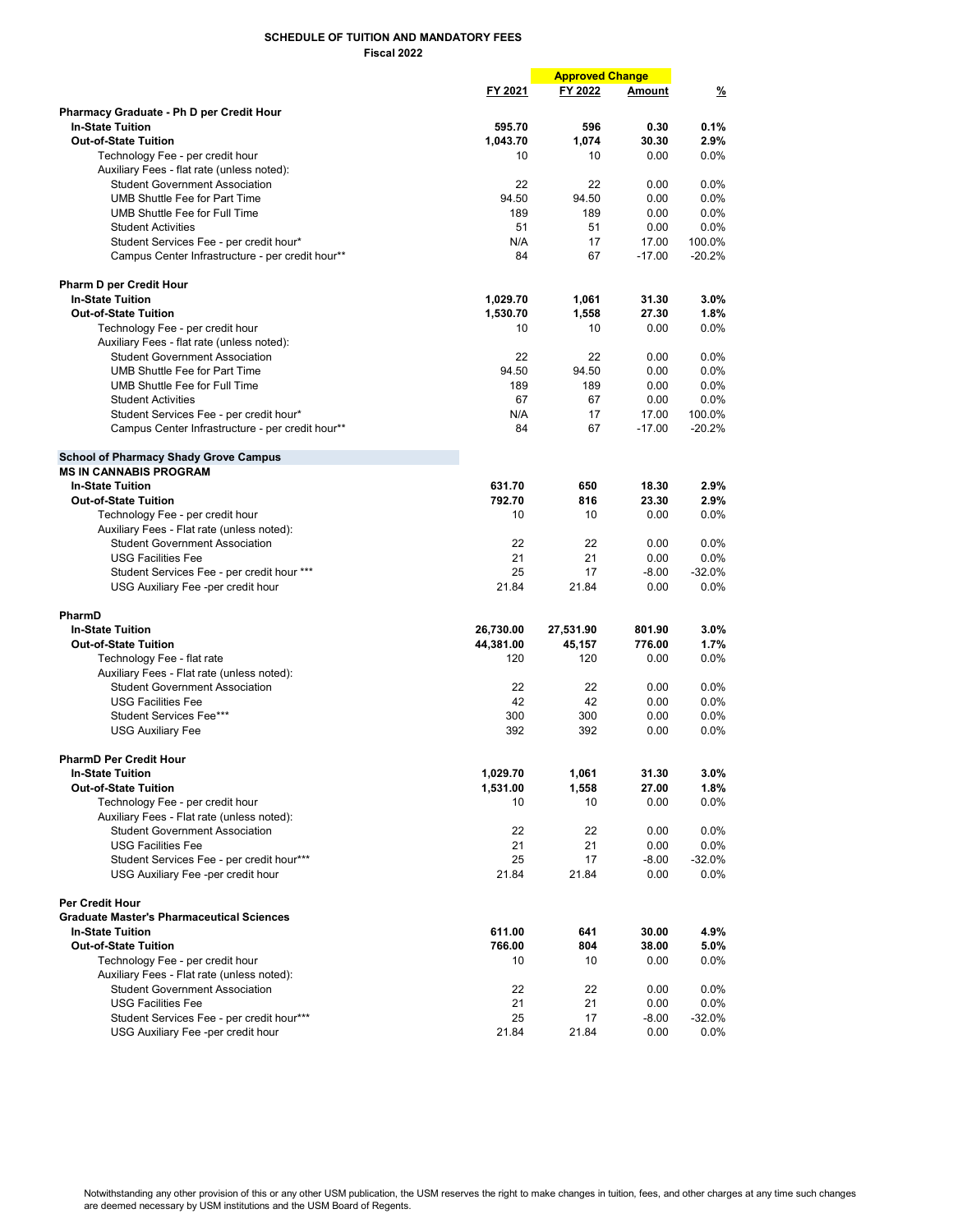|                                                                                           |                    | <b>Approved Change</b> |                   |                     |
|-------------------------------------------------------------------------------------------|--------------------|------------------------|-------------------|---------------------|
|                                                                                           | FY 2021            | FY 2022                | Amount            | $\frac{9}{6}$       |
| <b>SCHOOL OF SOCIAL WORK</b>                                                              |                    |                        |                   |                     |
| <b>Masters of Social Work Program - Full time</b>                                         |                    |                        |                   |                     |
| <b>In-State Tuition</b>                                                                   | 15,132             | 15,140                 | 8.00              | 0.1%                |
| <b>Out-of-State Tuition</b>                                                               | 32,971             | 32,979                 | 8.00              | 0.0%                |
| Technology Fee - flat rate                                                                | 120                | 120                    | 0.00              | $0.0\%$             |
| Auxiliary Fees - flat rate (unless noted):                                                |                    |                        |                   |                     |
| <b>Student Government Association</b>                                                     | 22                 | 22                     | 0.00              | 0.0%                |
| UMB Shuttle Fee for Full Time                                                             | 189                | 189                    | 0.00              | 0.0%                |
| <b>Student Activities</b>                                                                 | 63                 | 63                     | 0.00              | $0.0\%$             |
| Student Services Fee*                                                                     | N/A                | 300                    | 300.00            | 100.0%              |
| Campus Center Infrastructure Fee**<br><b>Total In-State Master of Social Work Program</b> | 1,512<br>17,038    | 1,212<br>17,046        | $-300.00$<br>8.00 | $-19.8%$<br>$0.0\%$ |
| <b>Total Out-of-State Masters of Social Work Program</b>                                  | 34,877             | 34,885                 | 8.00              | $0.0\%$             |
| <b>Masters of Social Work - Per Credit Hour</b>                                           |                    |                        |                   |                     |
| <b>In-State Tuition</b>                                                                   | 728.70             | 729                    | 0.30              | $0.0\%$             |
| <b>Out-of-State Tuition</b>                                                               | 1,306.70           | 1,307                  | 0.30              | $0.0\%$             |
| Technology Fee - per credit hour                                                          | 10                 | 10                     | 0.00              | $0.0\%$             |
| Auxiliary Fees - flat rate (unless noted):                                                |                    |                        |                   |                     |
| <b>Student Government Association</b>                                                     | 22                 | 22                     | 0.00              | 0.0%                |
| <b>UMB Shuttle Fee for Part Time</b>                                                      | 94.50              | 94.50                  | 0.00              | 0.0%                |
| UMB Shuttle Fee for Full Time                                                             | 189                | 189                    | 0.00              | 0.0%                |
| <b>Student Activities</b>                                                                 | 51                 | 51                     | 0.00              | $0.0\%$             |
| Student Services Fee - per credit hour*                                                   | N/A                | 17                     | 17.00             | 100.0%              |
| Campus Center Infrastructure - per credit hour**                                          | 84                 | 67                     | $-17.00$          | $-20.2%$            |
| Social Work - Ph D per Credit Hour                                                        |                    |                        |                   |                     |
| <b>In-State Tuition</b>                                                                   | 595.70             | 596                    | 0.30              | 0.1%                |
| <b>Out-of-State Tuition</b>                                                               | 1,043.70           | 1,074                  | 30.30             | 2.9%                |
| Technology Fee - per credit hour                                                          | 10                 | 10                     | 0.00              | $0.0\%$             |
| Auxiliary Fees - flat rate (unless noted):                                                |                    |                        |                   |                     |
| <b>Student Government Association</b><br><b>UMB Shuttle Fee for Part Time</b>             | 22<br>94.50        | 22                     | 0.00              | 0.0%                |
| UMB Shuttle Fee for Full Time                                                             | 189                | 94.50<br>189           | 0.00<br>0.00      | 0.0%<br>0.0%        |
| <b>Student Activities</b>                                                                 | 51                 | 51                     | 0.00              | $0.0\%$             |
| Student Services Fee - per credit hour*                                                   | N/A                | 17                     | 17.00             | 100.0%              |
| Campus Center Infrastructure - per credit hour**                                          | 84                 | 67                     | $-17.00$          | $-20.2%$            |
|                                                                                           |                    |                        |                   |                     |
| <b>School of Social Work Shady Grove Campus</b>                                           |                    |                        |                   |                     |
| Masters of Social Work Program-Full Time                                                  |                    |                        |                   |                     |
| <b>In-State Tuition</b>                                                                   | 15,132             | 15,140                 | 8.00              | 0.1%                |
| <b>Out-of-State Tuition</b>                                                               | 32,971             | 32,979                 | 8.00              | $0.0\%$             |
| Technology Fee - flat rate                                                                | 120                | 120                    | 0.00              | $0.0\%$             |
| Auxiliary Fees - flat rate (unless noted):                                                |                    |                        |                   |                     |
| <b>Student Government Association</b>                                                     | 22                 | 22                     | 0.00              | 0.0%                |
| <b>USG Auxiliary fee</b>                                                                  | 392                | 392                    | 0.00              | $0.0\%$             |
| <b>USG Facilities fee</b><br>Student Services fee***                                      | 42<br>300          | 42<br>300              | 0.00              | $0.0\%$<br>$0.0\%$  |
| <b>Total In-State School of Social Work</b>                                               | 16,008             | 16,016                 | 0.00<br>8.00      | $0.0\%$             |
| <b>Total Out-of-State School of Social Work</b>                                           | 33,847             | 33,855                 | 8.00              | $0.0\%$             |
|                                                                                           |                    |                        |                   |                     |
| <b>Masters of Social Work - per Credit Hour</b><br><b>In-State Tuition</b>                |                    |                        |                   |                     |
| <b>Out-of-State Tuition</b>                                                               | 728.70<br>1,306.70 | 729<br>1,307           | 0.30<br>0.30      | $0.0\%$<br>$0.0\%$  |
| Technology Fee - per credit hour                                                          | 10                 | 10                     | 0.00              | $0.0\%$             |
| Auxiliary Fees - flat rate (unless noted):                                                |                    |                        |                   |                     |
| <b>Student Government Association</b>                                                     | 22                 | 22                     | 0.00              | 0.0%                |
| <b>USG Auxiliary fee</b>                                                                  | 21.84              | 21.84                  | 0.00              | $0.0\%$             |
| <b>USG Facilities fee</b>                                                                 | 21                 | 21                     | 0.00              | 0.0%                |
| Student Services fee per credit hour***                                                   | 25                 | 17                     | $-8.00$           | $-32.0%$            |
| <b>GRADUATE SCHOOL</b>                                                                    |                    |                        |                   |                     |
| <b>GRADUATE - MASTERS</b>                                                                 |                    |                        |                   |                     |
| <b>In-State Tuition Per Credit Hour</b>                                                   | 728.70             | 749                    | 20.30             | 2.8%                |
| Out-of-State Tuition Per Credit Hour                                                      | 1,306.70           | 1,319                  | 12.30             | 0.9%                |
| Technology Fee - per credit hour                                                          | 10                 | 10                     | 0.00              | $0.0\%$             |
| Auxiliary Fees - flat rate (unless noted):                                                |                    |                        |                   |                     |
| <b>Student Government Association</b>                                                     | 22                 | 22                     | 0.00              | 0.0%                |
| <b>UMB Shuttle Fee for Part Time</b>                                                      | 94.50              | 94.50                  | 0.00              | $0.0\%$             |
| UMB Shuttle Fee for Full Time                                                             | 189                | 189                    | 0.00              | $0.0\%$             |
| <b>Student Activities</b>                                                                 | 51                 | 51                     | 0.00              | $0.0\%$             |
| Student Services Fee - per credit hour*                                                   | N/A                | 17                     | 17.00             | 100.0%              |
| Campus Center Infrastructure - per credit hour**                                          | 84                 | 67                     | $-17.00$          | $-20.2%$            |

Notwithstanding any other provision of this or any other USM publication, the USM reserves the right to make changes in tuition, fees, and other charges at any time such changes are deemed necessary by USM institutions and the USM Board of Regents.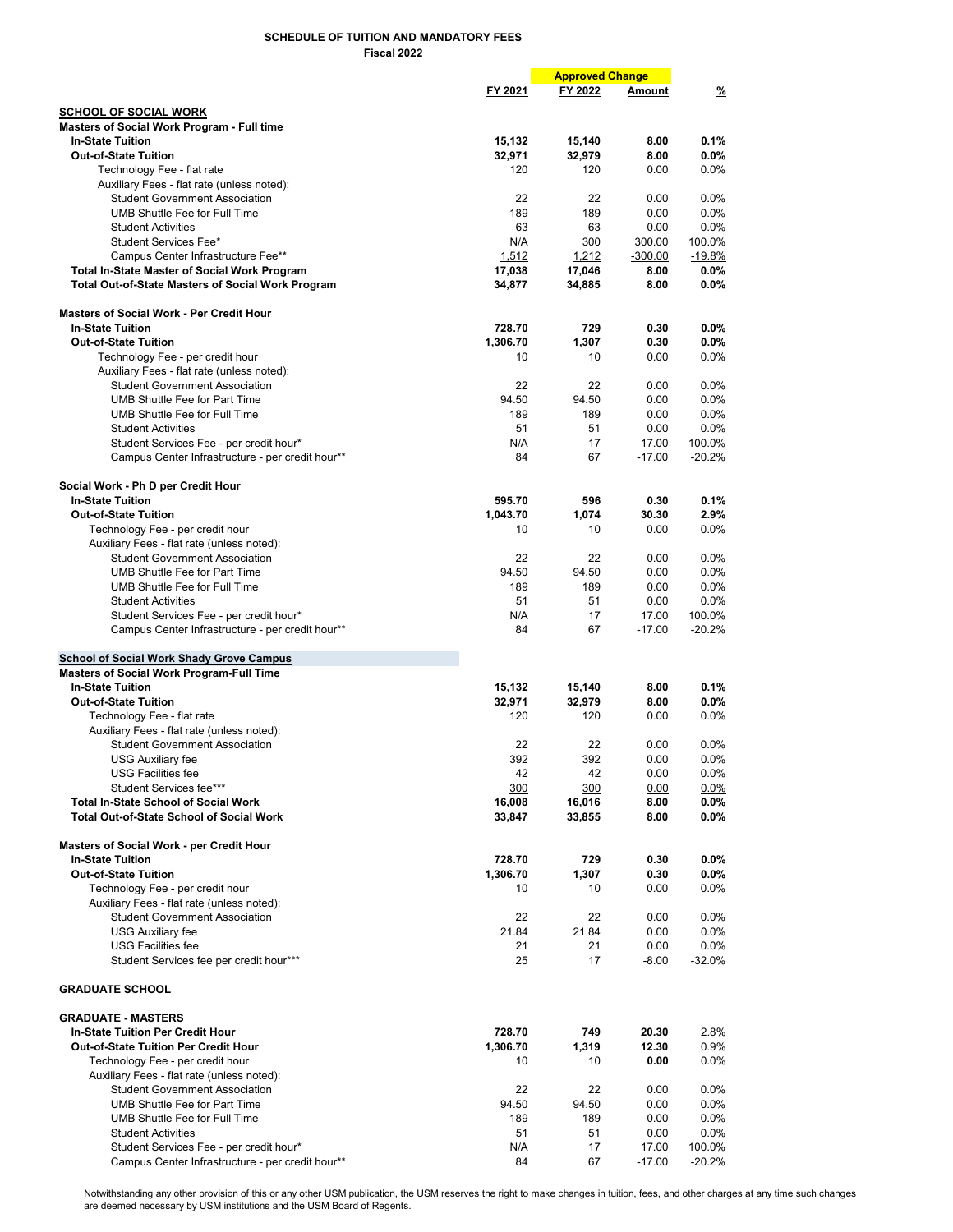|                                                                                                     |          | <b>Approved Change</b>               |          |               |
|-----------------------------------------------------------------------------------------------------|----------|--------------------------------------|----------|---------------|
|                                                                                                     | FY 2021  | FY 2022                              | Amount   | $\frac{9}{6}$ |
| <b>GRADUATE - PH D</b>                                                                              |          |                                      |          |               |
| <b>In-State Tuition Per Credit Hour</b>                                                             | 595.70   | 596                                  | 0.30     | 0.1%          |
| <b>Out-of-State Tuition Per Credit Hour</b>                                                         | 1,043.70 | 1,074                                | 30.30    | 2.9%          |
| Technology Fee - per credit hour                                                                    | 10       | 10                                   | 0.00     | $0.0\%$       |
| Auxiliary Fees - flat rate (unless noted):                                                          |          |                                      |          |               |
| <b>Student Government Association</b>                                                               | 22       | 22                                   | 0.00     | 0.0%          |
| <b>UMB Shuttle Fee for Part Time</b>                                                                | 94.50    | 94.50                                | 0.00     | 0.0%          |
| <b>UMB Shuttle Fee for Full Time</b>                                                                | 189      | 189                                  | 0.00     | 0.0%          |
| <b>Student Activities</b>                                                                           | 51       | 51                                   | 0.00     | 0.0%          |
| Student Services Fee - per credit hour*                                                             | N/A      | 17                                   | 17.00    | 100.0%        |
| Campus Center Infrastructure - per credit hour**                                                    | 84       | 67                                   | $-17.00$ | $-20.2%$      |
| <b>Graduate - PH.D Health Professions Education</b>                                                 |          |                                      |          |               |
| <b>In-State Tuition Per Credit Hour</b>                                                             | 726.00   | 746                                  | 20.00    | 2.8%          |
| <b>Out-of-State Tuition Per Credit Hour</b>                                                         | 971.00   | 971                                  | 0.00     | 0.0%          |
| Technology Fee - per credit hour                                                                    | 10       | 10                                   | 0.00     | 0.0%          |
| Auxiliary Fees - flat rate (unless noted):                                                          |          |                                      |          |               |
| <b>Student Government Association</b>                                                               | 22       | 22                                   | 0.00     | $0.0\%$       |
| UMB Shuttle Fee for Part Time                                                                       | 94.50    | 94.50                                | 0.00     | 0.0%          |
| <b>UMB Shuttle Fee for Full Time</b>                                                                | 189      | 189                                  | 0.00     | 0.0%          |
| <b>Student Activities</b>                                                                           | 51       | 51                                   | 0.00     | 0.0%          |
| Student Services Fee - per credit hour*                                                             | N/A      | 17                                   | 17.00    | 100.0%        |
| Campus Center Infrastructure - per credit hour**                                                    | 84       | 67                                   | $-17.00$ | $-20.2%$      |
| Graduate - Masters, Health Science Online                                                           |          |                                      |          |               |
| <b>In-State Tuition Per Credit Hour</b>                                                             | 710.70   | 731                                  | 20.30    | 2.9%          |
| <b>Out-of-State Tuition Per Credit Hour</b>                                                         | 970.70   | 971                                  | 0.30     | 0.0%          |
| Technology Fee - per credit hour                                                                    | 10       | 10                                   | 0.00     | 0.0%          |
| Auxiliary Fees - flat rate (unless noted):                                                          |          |                                      |          |               |
| <b>Student Government Association</b>                                                               | 22       | 22                                   | 0.00     | $0.0\%$       |
| <b>Student Activities</b>                                                                           | 51       | 51                                   | 0.00     | 0.0%          |
| Student Services Fee - per credit hour***                                                           | 25       | 17                                   | $-8.00$  | $-32.0%$      |
| Graduate - Masters, Health & Social Innovation                                                      |          |                                      |          |               |
| <b>In-State Tuition Per Credit Hour</b>                                                             | 710.70   | 731                                  | 20.30    | 2.9%          |
| <b>Out-of-State Tuition Per Credit Hour</b>                                                         | 970.70   | 971                                  | 0.30     | 0.0%          |
| Technology Fee - per credit hour                                                                    | 10       | 10                                   | 0.00     | 0.0%          |
| Auxiliary Fees - flat rate (unless noted):                                                          |          |                                      |          |               |
| <b>Student Government Association</b>                                                               | 22       | 22                                   | 0.00     | 0.0%          |
| <b>Student Activities</b>                                                                           | 51       | 51                                   | 0.00     | 0.0%          |
| Student Serves Fee - per credit hour***                                                             | 25       | 17                                   | $-8.00$  | $-32.0%$      |
| Master Health Science Physician Assistant Concentration*******                                      |          | New program - MHEC approval received |          |               |
| <b>In-State Tuition Per Credit Hour</b>                                                             | N/A      | 731                                  | 731.00   | 100.0%        |
| <b>Out-of-State Tuition Per Credit Hour</b>                                                         | N/A      | 971                                  | 971.00   | 100.0%        |
| Technology Fee - per Credit Hour, (max \$60/semester)<br>Auxiliary Fees - flat rate (unless noted): | N/A      | 10                                   | 10.00    | 100.0%        |
| <b>Student Government Association</b>                                                               | N/A      | 22                                   | 22.00    | 100.0%        |
| <b>Student Activities</b>                                                                           | N/A      | 51                                   | 51.00    | 100.0%        |
| Student Services Fee per Cr Hr (max \$150/semester)***                                              | N/A      | 17                                   | 17.00    | 100.0%        |
| Graduate - MS, Global Health********                                                                |          | New program - MHEC approval received |          |               |
| <b>In-State Tuition Per Credit Hour</b>                                                             | N/A      | 731                                  | 731.00   | 100.0%        |
| Out-of-State Tuition Per Credit Hour                                                                | N/A      | 971                                  | 971.00   | 100.0%        |
| Technology Fee per Credit Hour, (max \$60/semester)                                                 | N/A      | 10                                   | 10.00    | 100.0%        |
| Auxiliary Fees - (Flat Rate Unless Noted)                                                           |          |                                      |          |               |
| <b>Student Government Association</b>                                                               | N/A      | 22                                   | 22.00    | 100.0%        |
| <b>Student Activities</b>                                                                           | N/A      | 51                                   | 51.00    | 100.0%        |
| Student Services Fee per Cr Hr (max \$150/semester)                                                 | N/A      | 17                                   | 17.00    | 100.0%        |